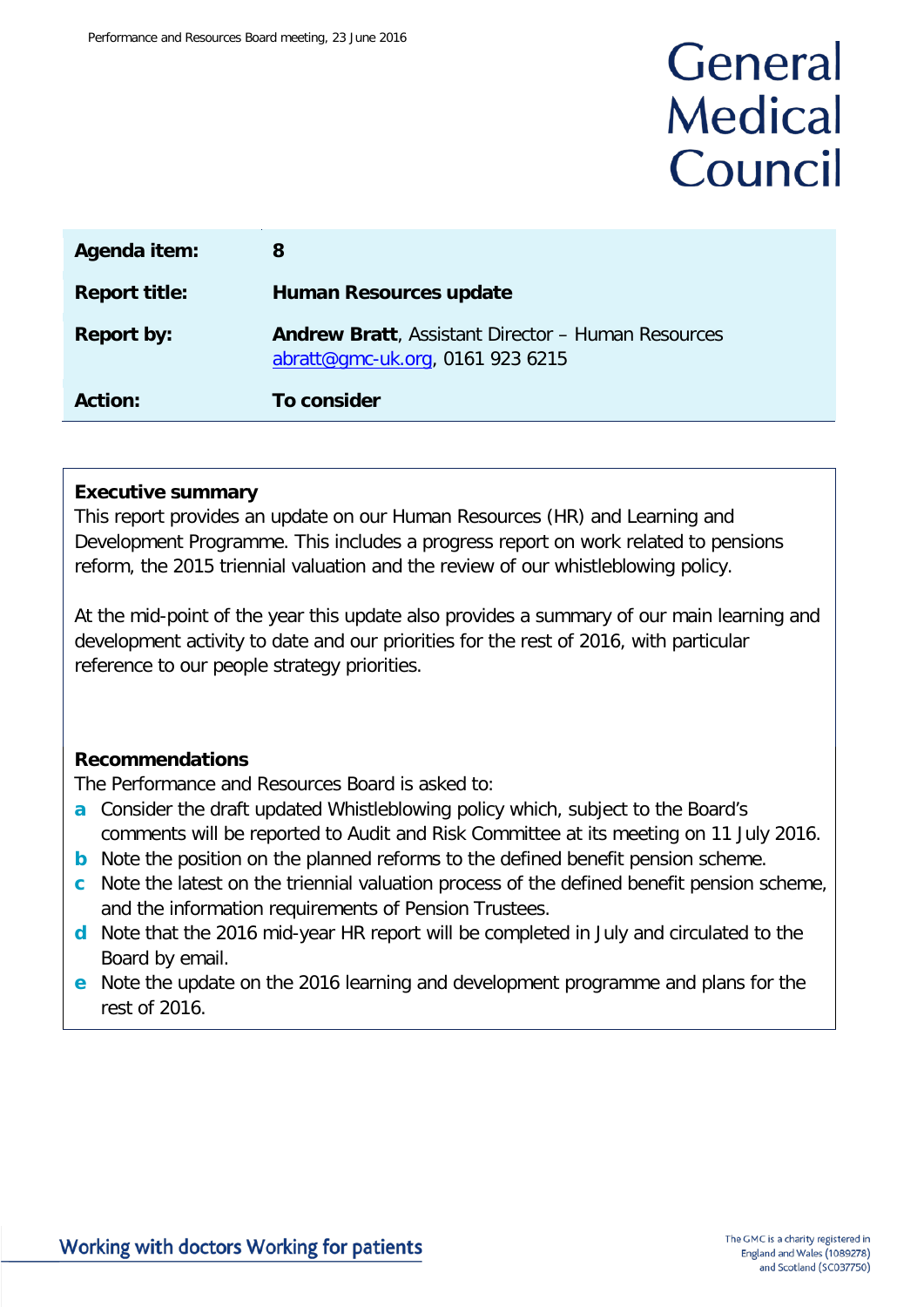#### **Whistleblowing Policy**

**1** As part of our response to the independent review on whistleblowing by Sir Anthony Hooper, we are developing training support for staff on dealing with whistleblowing issues as part of our regulatory work. Alongside this we have also undertaken a review of our own whistleblowing policy and commissioned Public Concern at Work to review this. An updated policy including all of their feedback and advice is at Annex A.

#### **Pensions reform**

**2** In relation to the defined benefit pension scheme, Council agreed the implementation of reform proposals subject to adjustments that facilitate enhancement for ill-health and death in service based on the current rules and introducing flexibility on taking benefits for scheme members. Pension Trustees have not indicated that they have any concerns that would prevent them agreeing to the relevant rule and deed changes. We expect to finalise these by September 2016. At this point notice will be served on existing contracts with new contractual terms applying from 1 January 2016.

#### **Triennial Valuation**

**3** The triennial valuation process of the defined benefit pension scheme is now underway. Initial indications are that the scheme will be close to being fully funded. Council will be asked to agree the assumptions being used and ahead of this, the Director of Resources and Quality Assurance will provide the employer input.

#### **Mid-Year Human Resources report**

**4** We provide a mid-year report to the Board on our main HR monitoring data and will complete this after 30 June 2016. We will circulate this to the Board for consideration by email and should any issues require further review or analysis will report to the Board at its meeting on 27 September 2016

#### **Learning and Development**

- **5** During 2016 we have delivered and planned a significant level of learning and organisational development support to our managers, leaders and staff through our existing development programmes (at Annex B).
- **6** Our 2016 programmes has focused on the following priorities:
	- **a Change programme support** Continue to deliver online curriculum for my corporate induction, 1-1 coaching, CV workshops, outplacement support and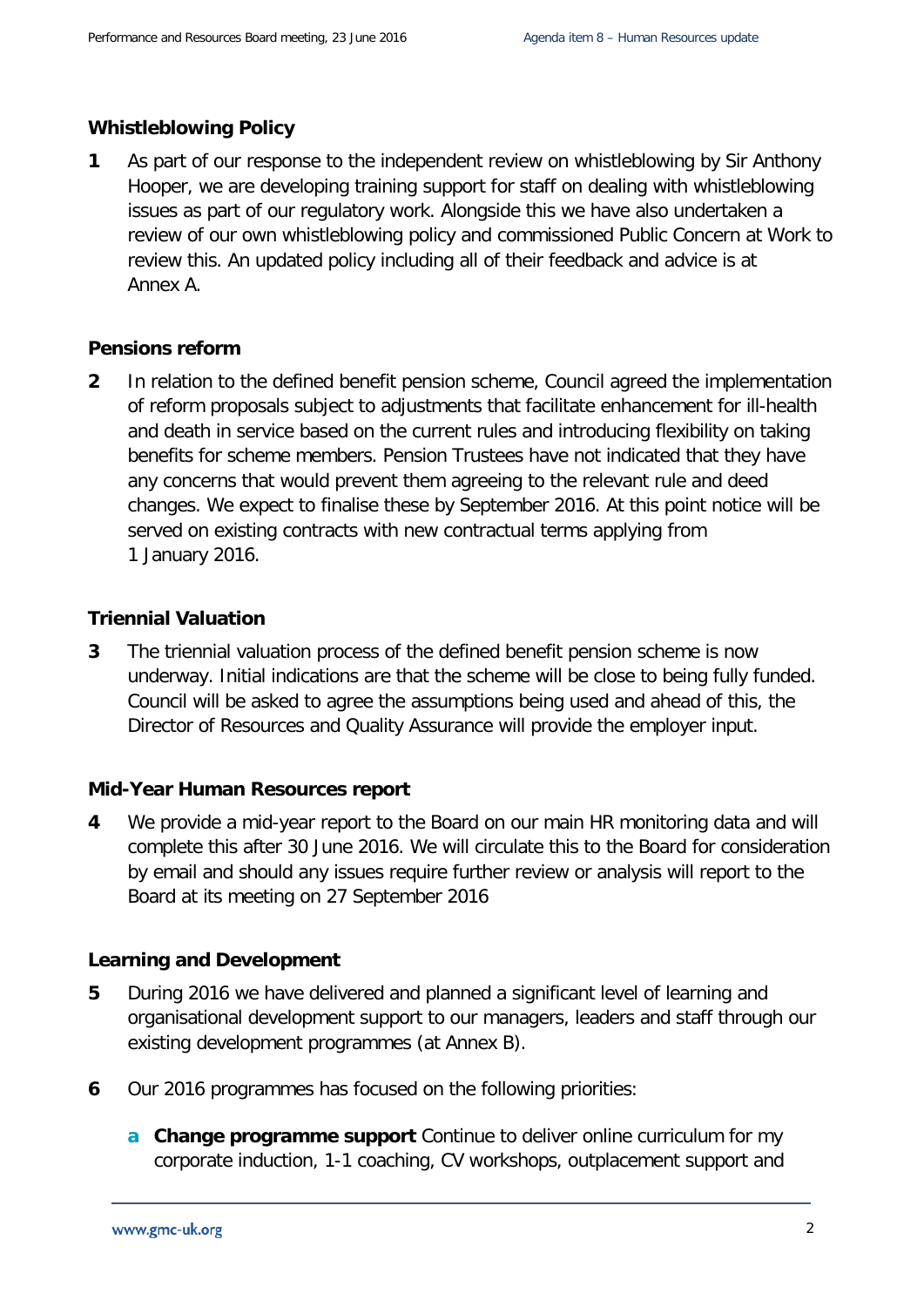consultancy support and advice for those teams in transition and continued development of a new 'Managers Induction' Programme

- **b Management Development and Leadership** Continue to deliver support through Access to Training; Continue to deliver and develop in-house and external skills based workshops and online resources for Line Managers and review our options for our next round of leadership training in Q4 this year.
- **c 360 feedback and coaching support** Continue roll-out of 360 interim year plan including accredited in-house coaches. We are also planning the 2017 roll-out being implemented in Q3 also.
- **d Well-being and emotional resilience training programme** Continued delivery phase 2 of the Emotional Resilience training programme covering the following areas:
- **e Hooper Whistleblowing awareness training** Design, develop and deliver whistleblowing awareness training for key staff in FTP.
- **f Mandatory training/statutory CPD** Mandatory training workshops for E&D, Health & Safety, First Aid, and Legal CPD will continue to be delivered and managed through the Access to training policy
- **g Digital learning content development** Developing content for online learning for soft skills and non-systems development using the L&D portal curriculum functionality.
- **7** Our close alignment with Directorate needs and our operational and strategic plans has seen us move towards a closer integration of our organisational development work and our learning capacity. We expect this to continue in 2017.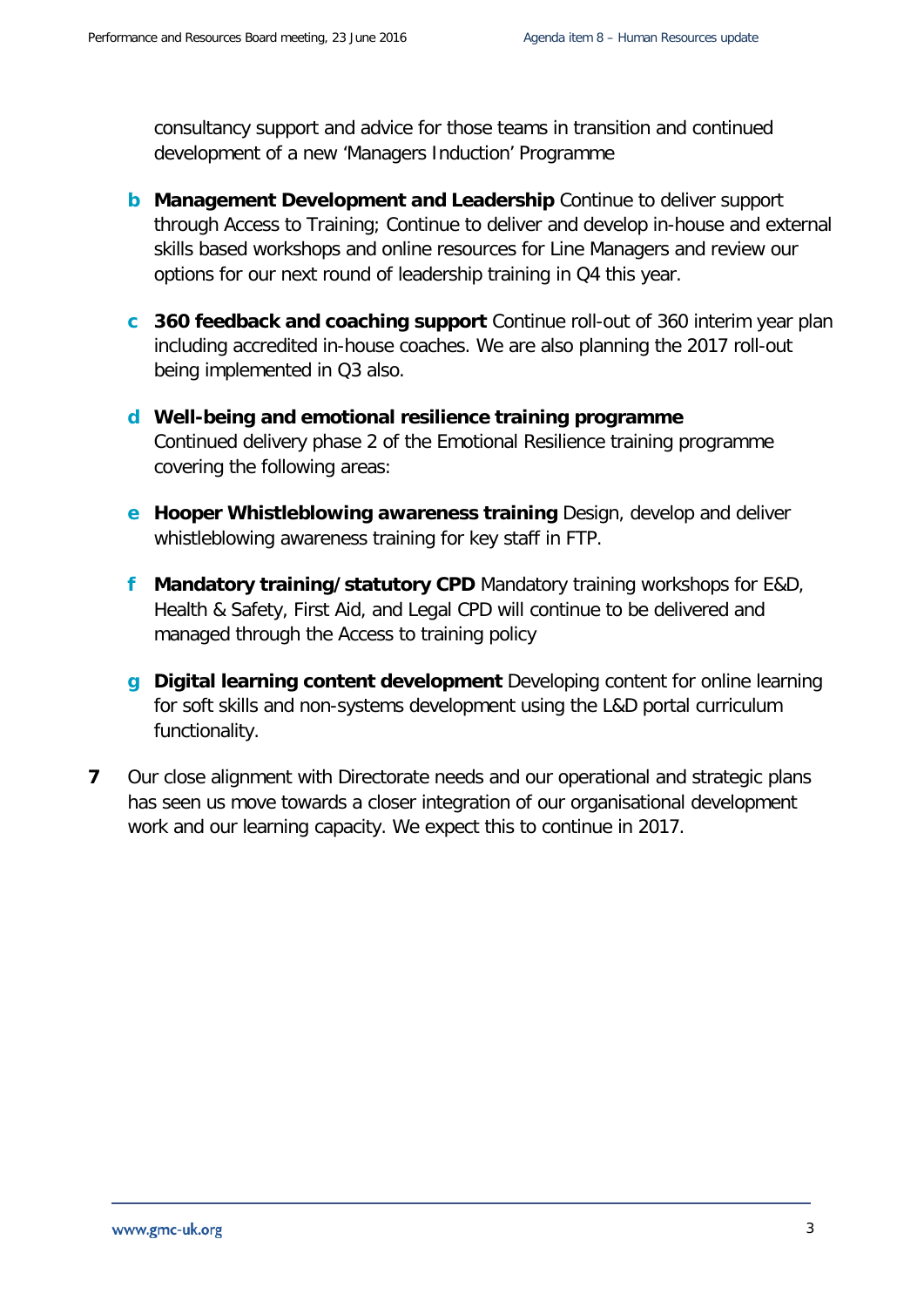#### **8 – Human Resources update**

# General **Medical** Council

## **8 – Annex A**

## **Whistleblowing Policy**

All of us at one time or another have a concern about what is happening at work. Usually these are easily resolved. However, when the concern feels serious because it is about a possible fraud, danger or malpractice that might affect others or the General Medical Council itself, it can be difficult to know what to do. You may be worried about raising a concern and may think it best to keep it to yourself, perhaps feeling it's none of your business or that it's only a suspicion. You may feel that raising the matter would be disloyal to colleagues, managers or to the organisation. You may decide to say something but find that you have spoken to the wrong person or raised the issue in the wrong way and are not sure what to do next.

The Board and Chief Executive of the General Medical Council are committed to tackling all forms of serious wrongdoing and running the organisation in the best way possible and to do so we need your help. All staff members have a responsibility to support good governance and to promote and ensure good practice within the organisation. We have introduced this policy to reassure you that it is safe and acceptable to speak up and to enable you to raise any concern you may have about malpractice at an early stage and in the right way. Rather than wait for proof, we would prefer you to raise the matter when it is still a concern.

This policy applies to anyone directly employed by the GMC, members, contractors, associates, temporary workers, and anyone indirectly employed through third parties or agencies. If you have a whistleblowing concern, please let us know.

If in doubt - raise it!

#### **The purpose of our whistleblowing policy**

**1** The aim of this policy is to reassure you that whistleblowing is safe and welcomed in the GMC and tell you where you can go to raise a concern or seek advice about the whistleblowing process. In general whistleblowing is raising a concern about risk, wrong doing, or malpractice which affects other staff, the wider public or the GMC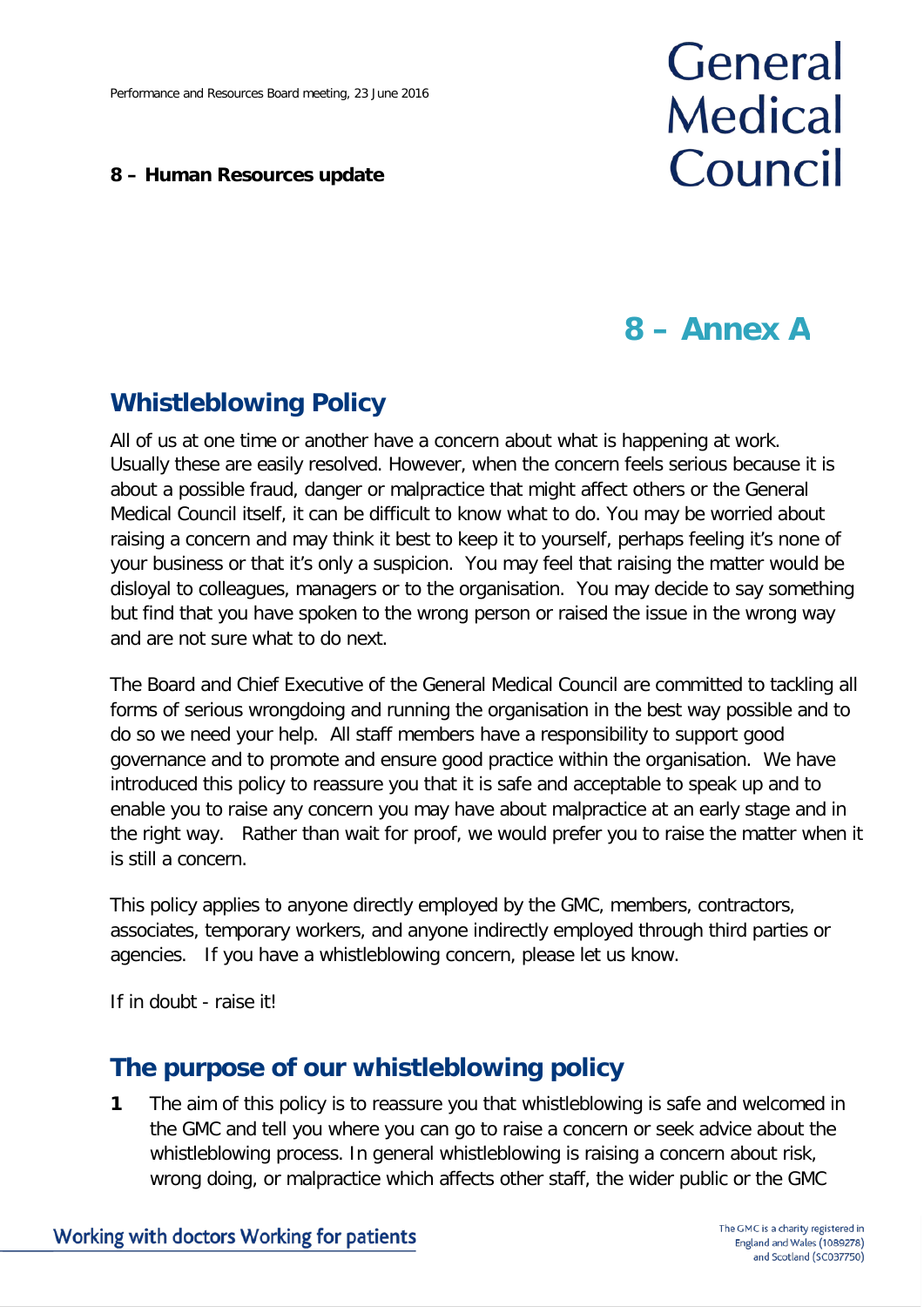itself. Some examples of the types of concern that staff might come across in their work with the GMC are given below, please note this is not an exhaustive list.

- **Unsafe working conditions**
- Lack of, or poor response to a patient safety issue
- **Suspicions of fraud**
- **Failure to comply with a legal obligation**
- You suspect that expenses are being falsified
- You suspect that evidence in an investigation into fitness to practice of a GMC registrant has been tampered with
- **Part You become aware that there is systemic failure to comply with an internal GMC** policy which may cause harm to others

If you have a concern, like any of the above, which is troubling you and which you think we should know about or look into please use this policy. However, this policy does not apply to personal grievances concerning an individual's terms and conditions of employment or other aspects of the working relationship, complaints of bullying or harassment, or disciplinary matters which are all covered by separate policies. If at any stage we believe that the matter you have raised under this policy is more appropriately dealt with using a different process we will explain this to you.

If you are unsure whether or not your concern is appropriately dealt with under this policy you can seek independent advice (see paragraph 11) at any stage.

- **2** Provided you are raising a genuine concern, it does not matter if you are mistaken. If you raise a genuine concern under this policy, you will not be at risk of losing your job or suffering any form of reprisal as a result. We will not tolerate the harassment or victimisation of anyone raising a genuine concern and we consider it a disciplinary matter to victimise anyone who has raised a genuine concern. Of course we do not extend this assurance to someone who maliciously raises a matter they know is untrue.
- **3** With these assurances, we hope you will raise your concern openly. However, we recognise that there may be circumstances when you would prefer to speak to someone confidentially first i.e. where the person to whom you report will not share identifying details. If this is the case, please say so at the outset. If you ask us not to disclose your identity we will not do so without your consent unless required by law. You should understand that there may be times when we are unable to resolve a concern without revealing your identity, for example where your personal evidence is essential. In such cases, we will discuss with you whether and how the matter can best proceed.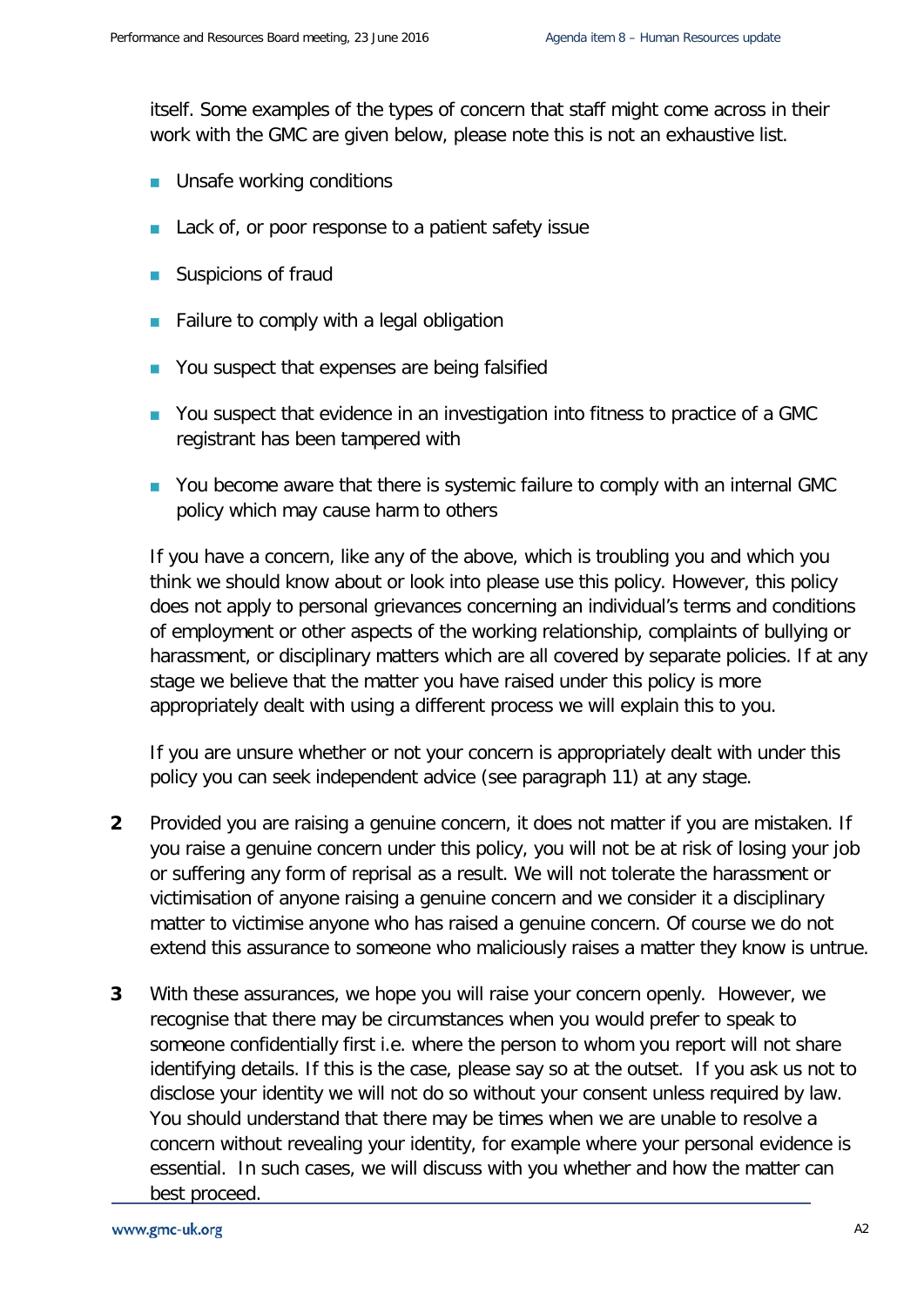- **4** Please remember that if you do not tell anyone who you are, i.e. you raise a concern anonymously, it will be much more difficult for us to look into the matter. We will not be able to protect your position or give you feedback. Accordingly, you should not assume we can provide the assurances we offer in the same way if you report a concern anonymously.
- **5** If you are unsure about raising a concern you can get independent advice from Public Concern at Work at any stage (see contact details under Independent Advice in paragraph 11).
- **6** Deterring anyone from raising concerns or victimising them for doing so could amount to serious misconduct and may lead to disciplinary proceedings.

## **How do I raise a concern?**

**7** Please remember that you do not need to have firm evidence of malpractice before raising a concern. However we do ask that you explain as fully as you can the information or circumstances that gave rise to your concern.

Step One:

**8** In the first instance, you should normally raise the concern with your manager or Head of Section. This may be done verbally or in writing.

Step Two:

**9** If you feel unable to raise a matter in line with step one above for whatever reason please raise the matter with someone listed below. These people have been given special responsibility and training in dealing with whistleblowing concerns.

| <b>Title and Name</b>                                                | <b>Email address</b> | <b>Phone</b>  |
|----------------------------------------------------------------------|----------------------|---------------|
| Director Fitness to Practise<br>Anthony Omo                          | aomo@gmc-uk.org      | 020 7189 5117 |
| Director Registration and<br><b>Revalidation Una Lane</b>            | ulane@gmc-uk.org     | 020 7189 5164 |
| Director Resources and<br><b>Quality Assurance Neil</b><br>Roberts   | nroberts@gmc-uk.org  | 0161 923 6230 |
| Director Strategy and<br><b>Communication Paul</b><br><b>Buckley</b> | pbuckley@gmc-uk.org  | 020 7189 5022 |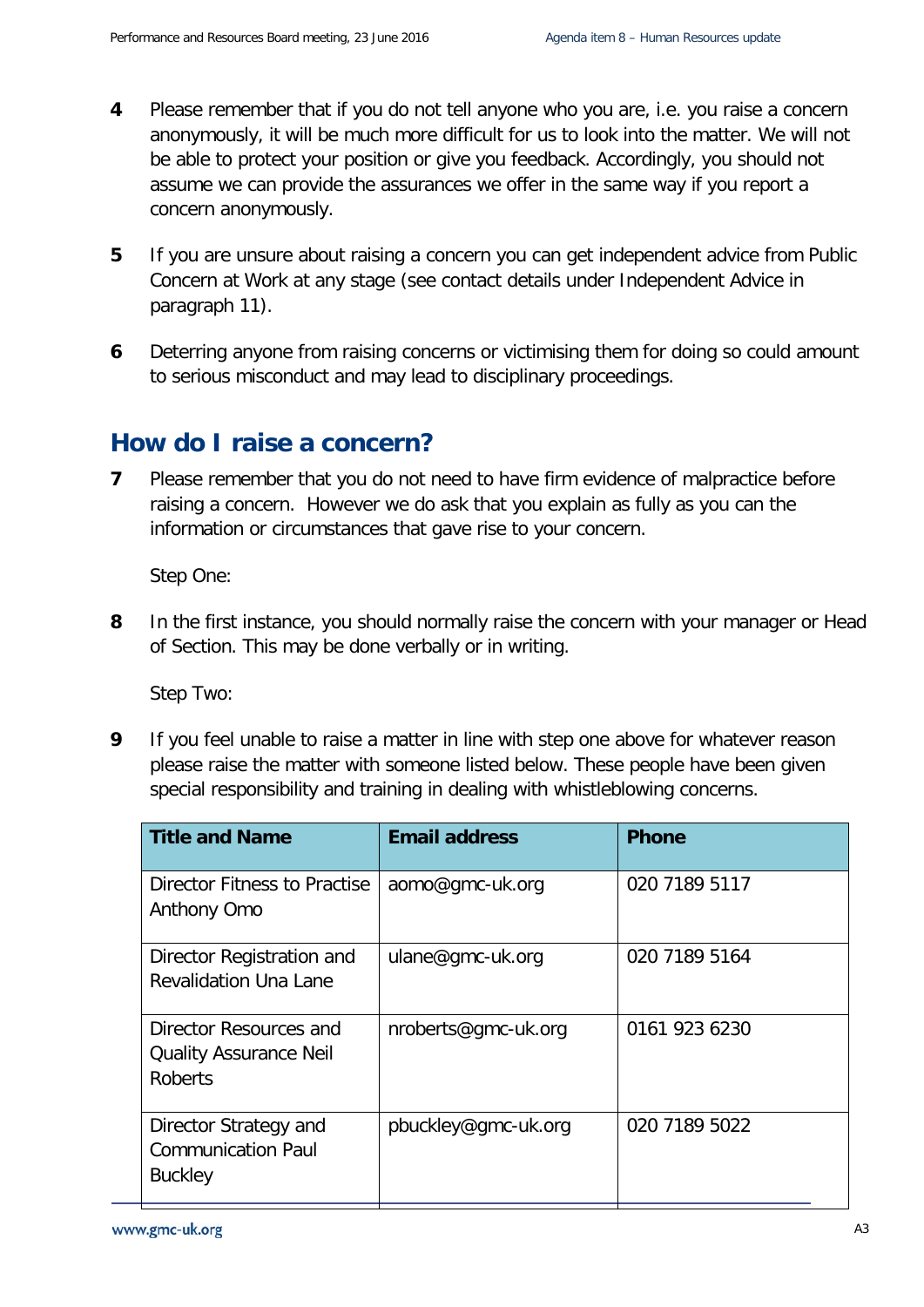| Senior Medical Advisor and   jhulf@gmc-uk.org | 020 7189 5282 |
|-----------------------------------------------|---------------|
| Responsible Officer and                       |               |
| interim Director of                           |               |
| <b>Education and Standards</b>                |               |
| Dr Judith Hulf                                |               |
|                                               |               |

Step Three:

**10** If these channels have been followed and you still have concerns, or if you feel that the matter is so serious that you cannot discuss it with any of the above, please contact:

| <b>Title and Name</b>                                         | <b>Email Address</b>       | <b>Phone</b>  |
|---------------------------------------------------------------|----------------------------|---------------|
| Chair of Council,<br><b>Professor Terence</b><br>Stephenson   | tstephenson@gmc-uk.org     | 020 7189 5013 |
| <b>Chief Executive, Niall</b><br><b>Dickson</b>               | ndickson@gmc-uk.org        | 020 7189 5291 |
| Chair, Audit and Risk<br>Committee, Professor Jim<br>McKillop | Jim.McKillop@glasgow.ac.uk | 07714 212443  |
| Chair, Remuneration<br><b>Committee Dame Denise</b><br>Platt  | damedenise@btinternet.com  | 07867 537780  |
| <b>Chief Operating Officer</b><br>Susan Goldsmith             | sgoldsmith@gmc-uk.org      | 7189 5124     |

- **11** The person you make the disclosure to will check that you have a copy of this policy and advise you about the role of Public Concern at Work (PCaW), an independent charity which offers support and advice to whistle-blowers. PCaW's whistleblowing advice line number is 020 7404 6609. They can also be contacted at [whistle@pcaw.org.uk.](mailto:whistle@pcaw.org.uk) Advice may be available from your professional body or a union if relevant.
- **12** If we decide there are insufficient grounds to warrant an investigation this decision will be explained to you. If you still have concerns please seek advice on what further steps may be available to you.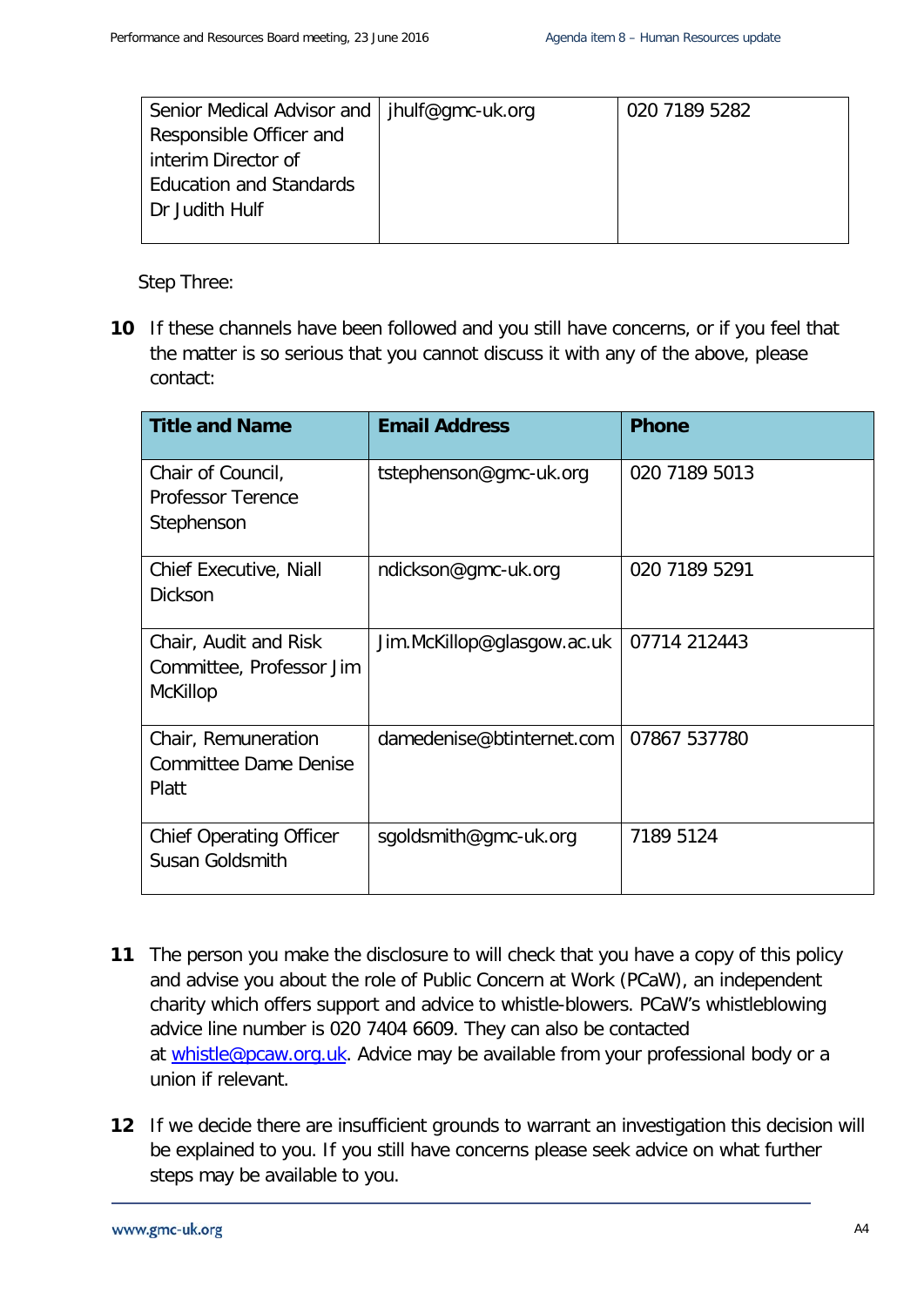## **External options**

- **13** In the majority of cases, issues and concerns are likely to be most effectively addressed within the GMC's own procedures. However, we recognise that there may be circumstances where you can properly report a concern to an outside body. In fact, we would rather you raised a matter with the appropriate regulator – than not at all. Public Concern at Work or, if applicable, your union will be able to advise you on such an option if you wish. Some relevant external options to the GMC may be the following:
	- **n** Charity Commission for England and Wales
	- **Office of the Scottish Charity Regulator**
	- **Information Commissioner**
	- Scottish Information Commissioner
	- Environment Agency
	- **Health and Safety Executive**
	- **National Crime Agency**
	- Pensions regulator
	- **Commissioners for Her Majesty's Revenue and Customs**
	- Care Quality Commission
	- **Health Improvement Scotland**
	- Scottish Environment Protection Agency
	- **Welsh ministers**
- **1** A full list of prescribed persons can be found at:

[https://www.gov.uk/government/uploads/system/uploads/attachment\\_data/file/510962/BIS](https://www.gov.uk/government/uploads/system/uploads/attachment_data/file/510962/BIS-16-79-blowing-the-whistle-to-a-prescribed-person.pdf) [-16-79-blowing-the-whistle-to-a-prescribed-person.pdf.](https://www.gov.uk/government/uploads/system/uploads/attachment_data/file/510962/BIS-16-79-blowing-the-whistle-to-a-prescribed-person.pdf)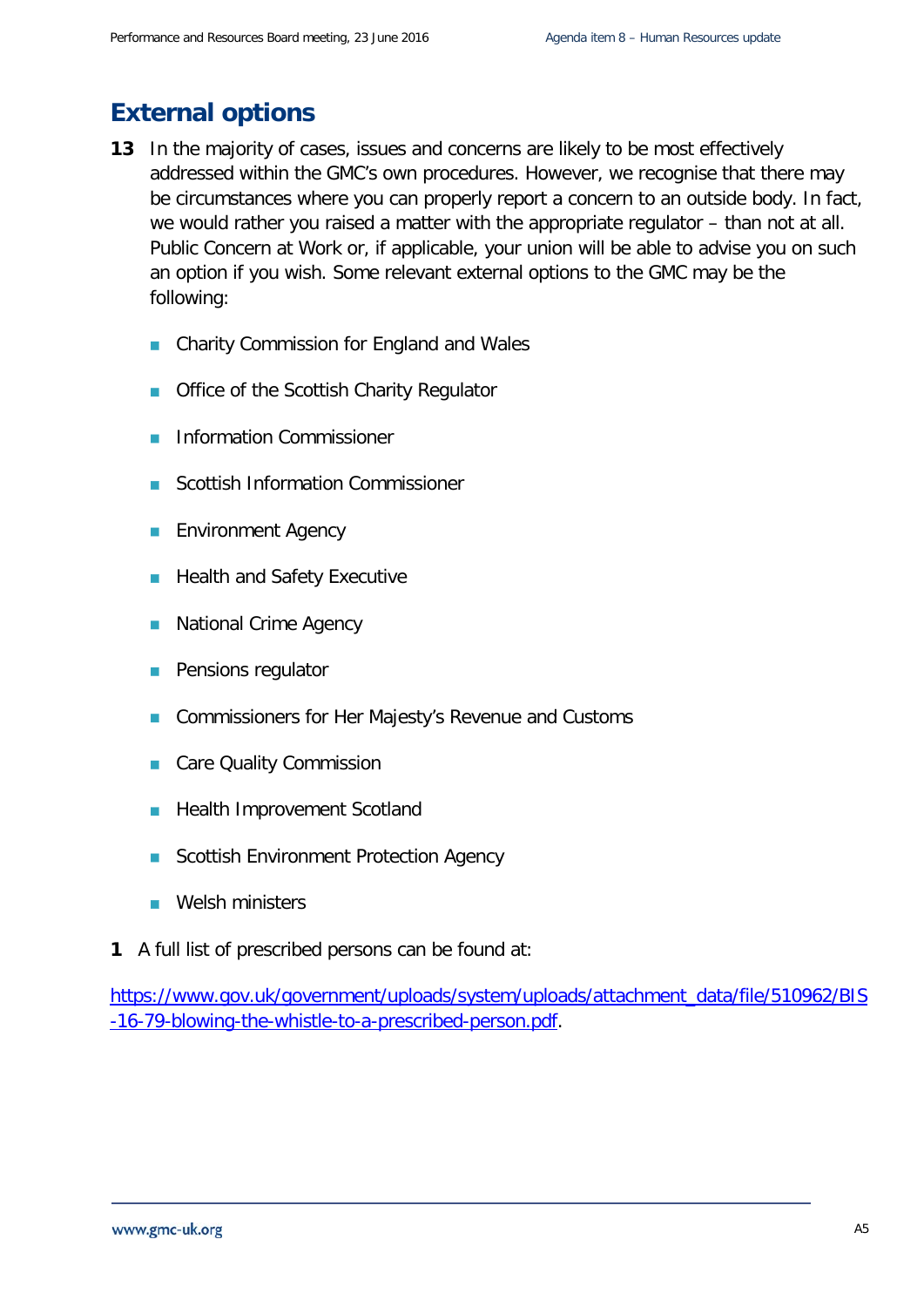#### **How the GMC will handle your concern**

- **14** We will acknowledge receipt of your concern within two working days. We will assess it and consider what action may be appropriate. This may involve an informal review, an internal inquiry or a more formal investigation. We will tell you who will be handling the matter, how you can contact them, and what further assistance we may need from you. If you ask, we will write to you summarising your concern and setting out how we propose to handle it and provide a timetable for feedback. If we have misunderstood the concern or there is any information missing please let us know. When you raise the concern it will be helpful to know how you think the matter might best be resolved. If you have any personal interest in the matter, we do ask that you tell us at the outset.
- **15** Any investigation will be handled as sensitively and speedily as possible.
- **16** You will be notified of the timetable for the investigation. This will depend on the nature of the concern.
- **17** You will be kept informed of the progress of the investigation and notified if there are delays with an outline of the reason for the delay. At the end of the investigation you will be advised of the outcome. If you ask, this will be followed up with a written summary, however, we may not be able to tell you about the precise actions we take where this would infringe a duty of confidence we owe to another person.
- **18** The outcomes of an investigation may include taking steps with a competent authority to set up a special internal independent investigation, or the decision may be that the matter would be more appropriately handled under existing procedures for grievance or discipline.
- **19** At any stage of our internal investigation some matters may need to be referred to an external body. If so, we will discuss with you how the matter can best proceed.
- **20** If you raise a concern externally you will be protected from victimisation or other adverse treatment.
- **21** If at any stage you experience reprisal, harassment or victimisation for raising a genuine concern please contact HR or a manager with a designated role under the policy.

## **Records**

**22** Records will be held by the Assistant Director Audit and Risk Assurance for five years. A report of the outcome will be referred to the Chief Operating Officer, who will refer the report on if necessary, unless the matter has concerned: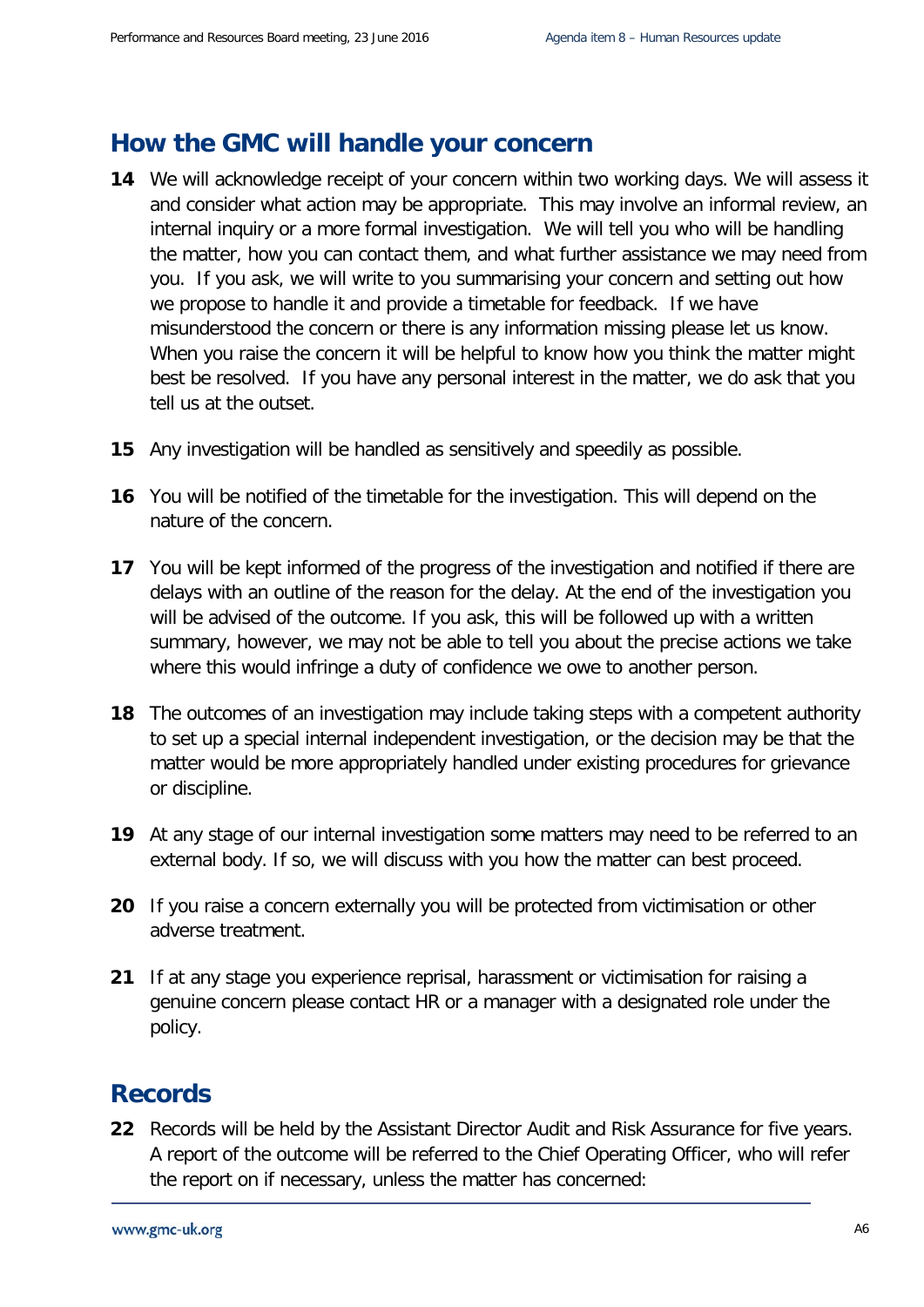- **a** The Chief Operating Officer, in which case the report will be referred to the Chief Executive.
- **b** The Chief Executive, in which case the report will be referred to the Chair of the Audit and Risk Committee and the Chair of the Remuneration Committee, and the Chair of Council.
- **c** The Chair of the Medical Practitioners Tribunal Service, in which case the report will be referred to the Chair of Council.
- **d** The Chair of Council, in which case the report will be referred to the Chair of the Audit and Risk Committee and the Chair of the Remuneration Committee.

## **Equality**

**23** This policy has been equality proofed and results in no detriment to any group.

#### **Amendments**

**24** The GMC reserves the right to update or amend this policy at any time.

Last updated on 13 June 2016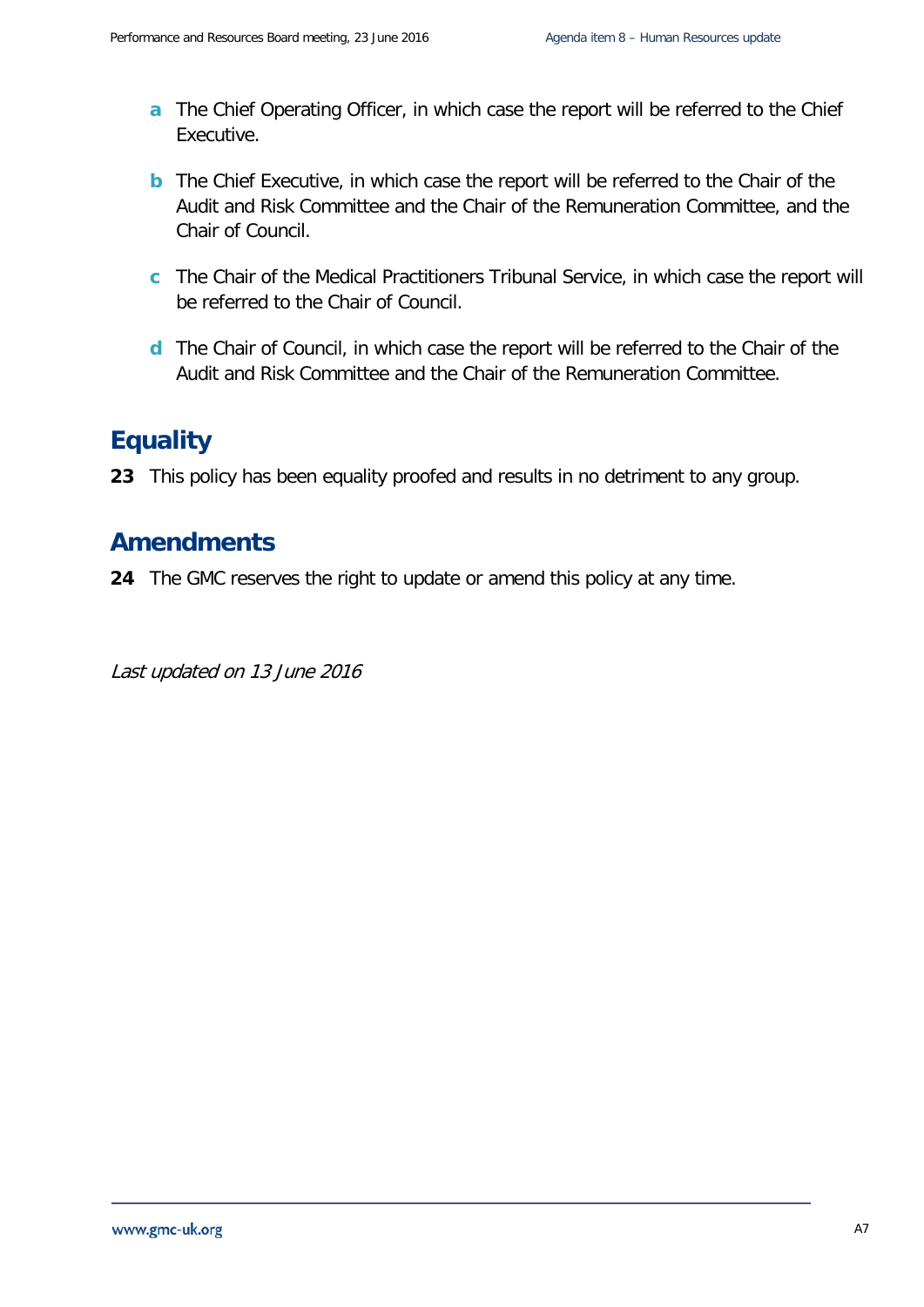## **Whistleblowing Policy review**

Public Concern at Work (PCaW) have undertaken a review of our Whistleblowing Policy and supporting guidance. PCaW are an independent whistleblowing charity which offers support and advice to whistle-blowers.

## **Whistleblowing policy**

Suggestions have been made on both the content and structure of the policy in order that it meets best practice and many of the amends are drawn from the PCaW model whistleblowing policy, the recommendations of the Whistleblowing Commission's code of Practice ("CoP") and the new NHS Improvement model policy.

A summary of the main amends are:

- The structure has been amended to include an introduction with a clear commitment at the beginning that the GMC is committed to tackling all forms of wrongdoing, and maintaining good governance.
- A mixture of wording from the GMC's policy and the PCaW's model policy has been used.
- **Removal of wording that is too prescriptive in line with best practice on the model** whistleblowing policy.
- **Examples of the types of issues covered have been amended but are still not an** exhaustive list. The CoP recommends that employers include specific examples to help to illustrate the types of concerns we might expect to address under the policy and not reproduce the list of the types of malpractice covered by the whistleblowing legislation has been removed
- References removed to the Public Interest Disclosure Act (PIDA) throughout the policy. This does not provide a model for either raising concerns or investigating them and can encourage managers and whistle-blowers to see the process through a legalistic and adversarial framework. The PIDA can be explained in manager guidance.
- **Assurances**; clear language has been added to explain the assurances provided by the GMC for anyone using the policy. Experience shows that any whistleblowing policy needs to be clear around the assurances about the individual's position at the beginning of the process – this includes a commitment around the protection of identity as well as assurance that raising a whistleblowing concern will not result in any adverse treatment for the person raising the concern.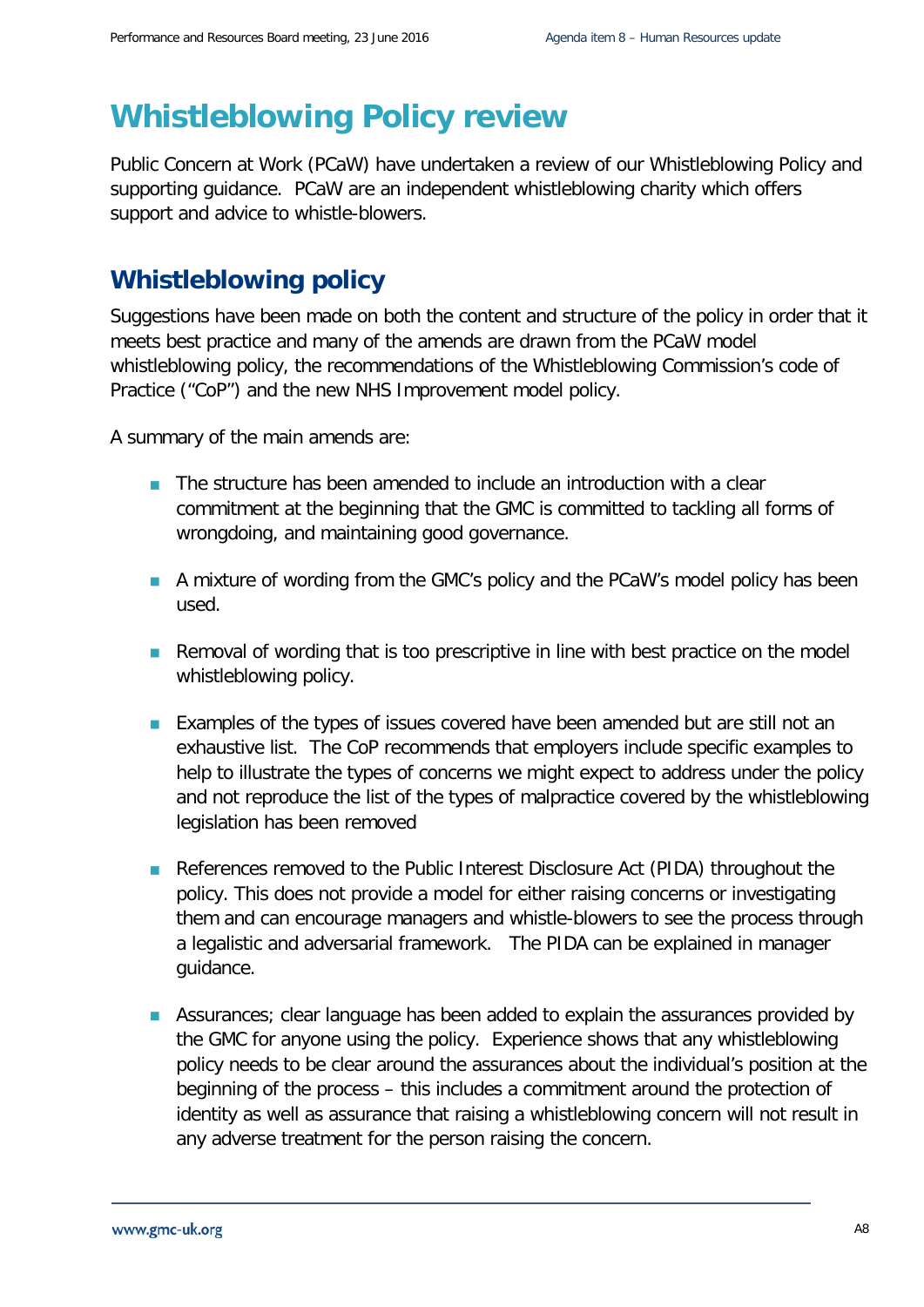- Stepped process; we should include the names and contact details of managers named in the policy document itself, not as an annex. This makes it clear and easy to understand. The remit of the section of the contact details at step three has also been removed as the aim of the policy is to encourage staff to come forward, rather than being prescription. Once the information is available then a triage process can take place to refer the issue to the best person placed to deal with the concern
- A specific section on external options (such as the Charity Commission) has been added.
- **The specific details on handling and investigation a whistleblowing concern have** been removed and can be covered in a separate document. This is because a concern raised under the policy could address a wide range of types of wrongdoing and differing levels of seriousness, and it is therefore preferable that the GMC is able to have the ability to respond flexibly as appropriate.

## **Annex A and B**

These have been removed as the content is incorporated in the main policy, guidance for named role holders and manager guidance.

A link to prescribed persons is recommended rather than providing a list directly as it is updated periodically and if included directly the list provided may be out of date.

## **Guidance for named role holders**

A summary of the main amends are:

- Removal of reference to the PIDA as the legislation does not set out guidance for how named role holders should handle a whistleblowing concern. But information on the PIDA added so that named role holders are made aware of how it might work.
- Confidentiality; guidance added to explain the difference between an anonymous or confidential report and how the GMC expects a named role holder to deal with each.
- **Types of wrong doing; reference removed to 'serious wrongdoing'. Examples here** should be relevant to the GMC's work rather than using categories in the PIDA or attempting to define what is 'serious' at the stage a concern is raised.
- Steps; a few minor amends to the content of the steps outlined in the quidance e.g. instruction to keep the matter confidential removed as it may give the mistaken impression that we are attempting to silence a whistle-blower's concerns and removal of a prescriptive period of length of an investigation.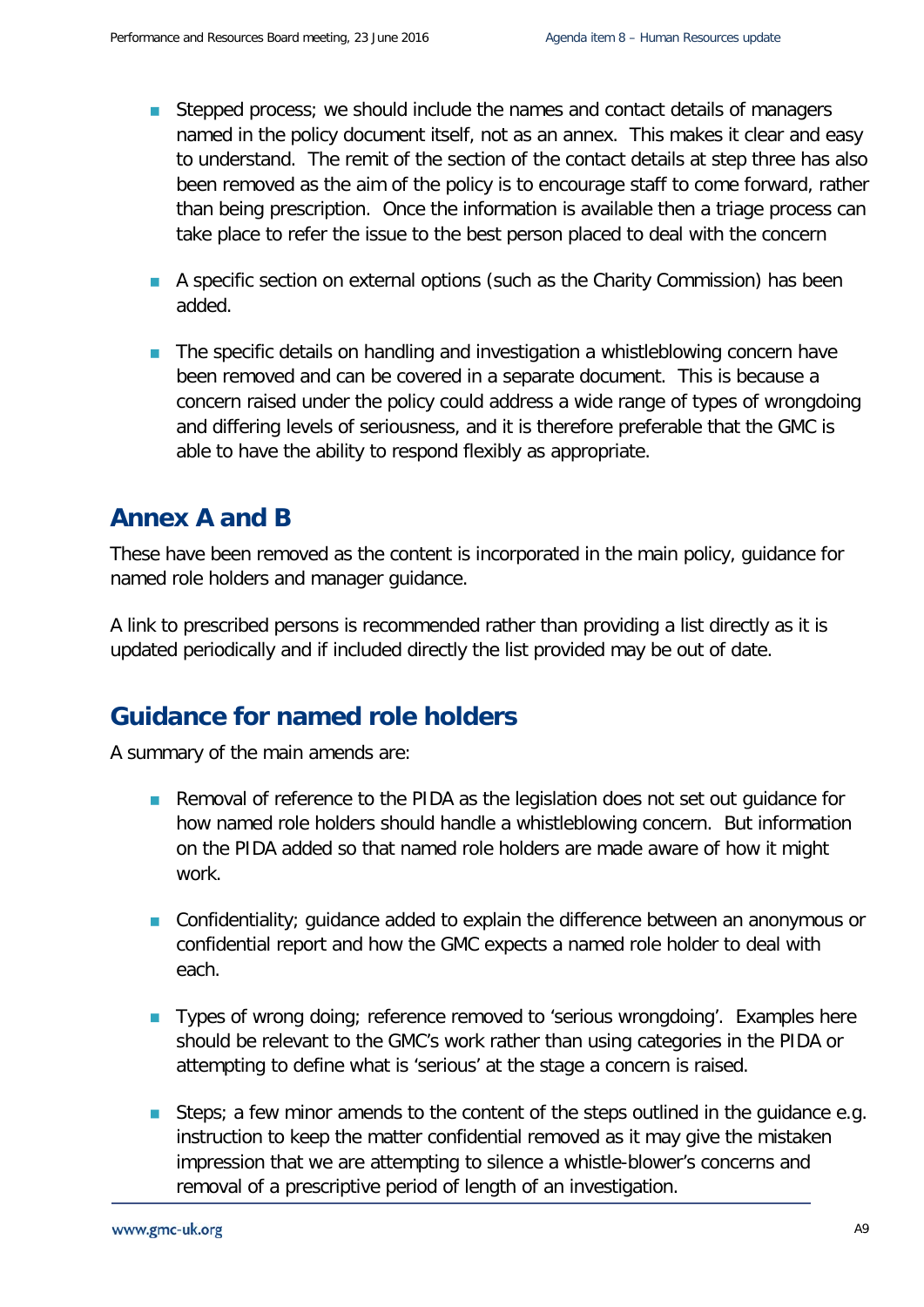## **Guidance for line managers**

We do not have any guidance for line manager and the PCaW suggest we should provide managers with some FAQs.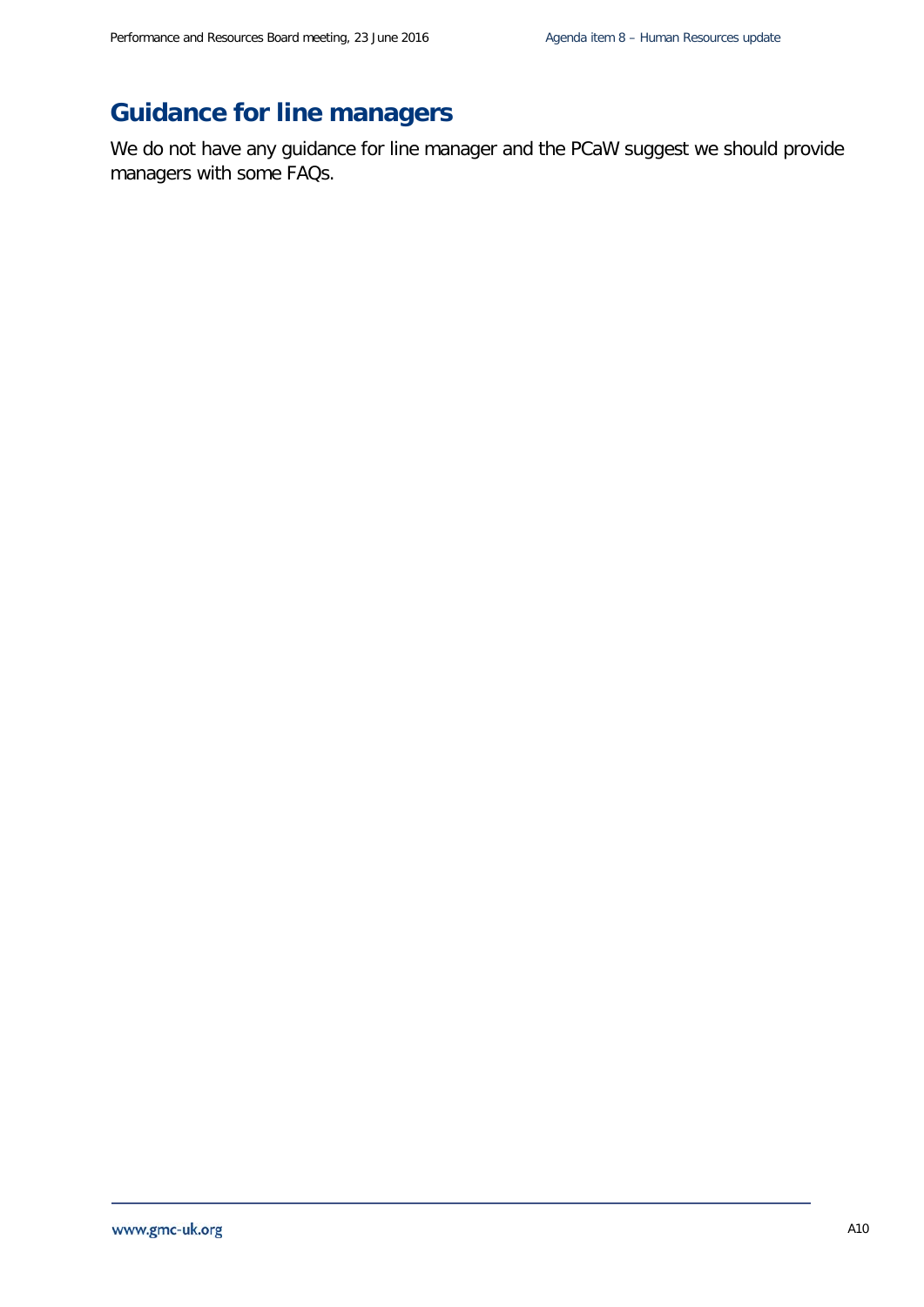# **Whistleblowing Policy – guidance for named role holders**

#### **Why are you receiving this guidance?**

**e** Under the GMC's [whistleblowing policy](http://intranet/cps/rde/xchg/SID-4E98F7E0-BF724DA8/dev_intranet/hs.xsl/388.htm) you are a named role holder with specific responsibilities to fulfil if you are contacted by anyone wishing to raise a concern. This guidance outlines what you should do if approached and where you can find further support.

## **What is the policy?**

**f** The whistleblowing policy outline's the GMC's procedure for internal whistleblowing. The policy makes clear that we are committed to tackling all forms of serious wrongdoing and will protect those who raise genuine concerns from any adverse treatment.

## **What is the Public Interest Disclosure Act 1998 (PIDA)?**

- **g** The [Public Interest Disclosure Act 1998](http://www.legislation.gov.uk/ukpga/1998/23/contents) (PIDA) is a piece of employment legislation that enables a worker to take a claim to an Employment tribunal if they suffer detriments from co-workers or their employer, or are dismissed for having raised a concern about wrongdoing. PIDA has a broad definition of wrongdoing including: a breach of a legal obligation, miscarriage of justice, danger to health and safety, damage to the environment, criminal acts or an attempt to conceal any of the above. PIDA protection applies when a concern is raised to the employer. At this stage the law states that the whistle-blower need only have a reasonable suspicion of the wrongdoing and believe the information is in the public interest. PIDA protection also applies if a concern is raised with a person prescribed under PIDA – these are mainly regulators such as the Care Quality Commission, the Health and Safety Executive, or the various medical professional bodies. It also includes Members of Parliament.
- **h** For a full list of prescribed persons can be found at:
- [https://www.gov.uk/government/uploads/system/uploads/attachment\\_data/file/510](https://www.gov.uk/government/uploads/system/uploads/attachment_data/file/510962/BIS-16-79-blowing-the-whistle-to-a-prescribed-person.pdf) [962/BIS-16-79-blowing-the-whistle-to-a-prescribed-person.pdf.](https://www.gov.uk/government/uploads/system/uploads/attachment_data/file/510962/BIS-16-79-blowing-the-whistle-to-a-prescribed-person.pdf)
- The law also protects whistle-blowers who raise a concern with other external bodies including NGOs, the police or the media. For more information about PIDA you can speak to Public Concern at Work or visit: http://www.pcaw.org.uk/quide[to-pida](http://www.pcaw.org.uk/guide-to-pida)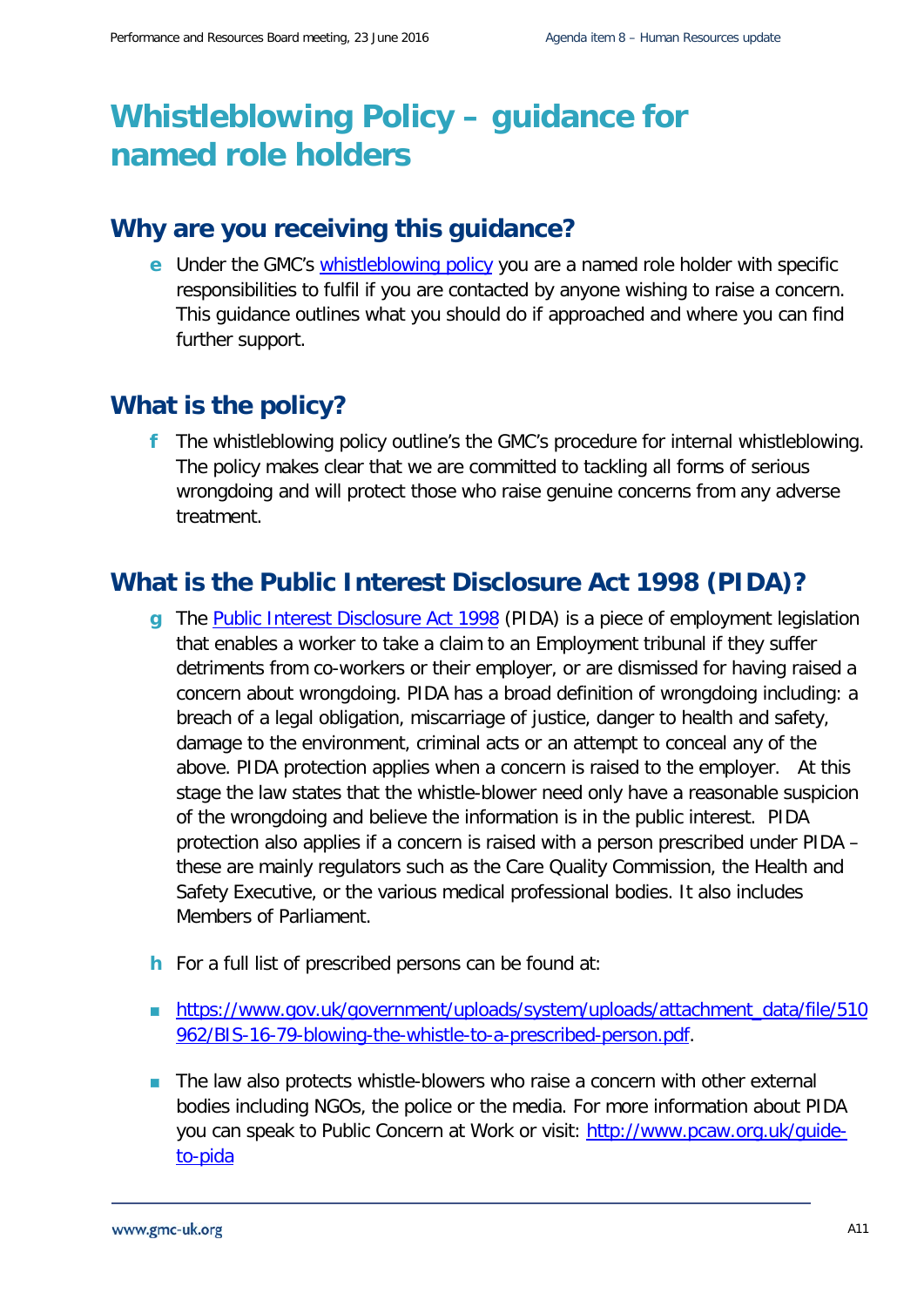#### **Who is the policy for?**

- **i** The policy is for anyone directly employed by the GMC, members, contractors, associates, temporary workers and other indirectly employed workers through third parties or agencies. We have separate guidance for doctors to raise concerns with us about serious wrongdoing in their own organisations. This is called 'Raising concerns' and can be found at:
- [http://www.gmc-uk.org/guidance/ethical\\_guidance/11860.asp](http://www.gmc-uk.org/guidance/ethical_guidance/11860.asp)

#### **What is 'wrongdoing' in this context?**

- **j** In general whistleblowing is raising a concern about risk, wrong doing, or malpractice which affects other staff, the wider public, or the GMC itself. This covers a range of specific issues such as unsafe working conditions, lack of or poor response to a patient safety issue, suspicions of fraud or failure to comply with a legal obligation. These are outlined further in the [policy](http://intranet/cps/rde/xchg/SID-4E98F7E0-BF724DA8/dev_intranet/hs.xsl/388.htm) which can be found on Inside Info.
- **k** Issues relating to personal grievances, bullying or harassment, or disciplinary matters are not covered by the policy but are covered by other internal policies and procedures.

## **What is the difference between confidential and anonymous reporting?**

- **l** Our Policy encourages staff to raise any concern they have **openly** i.e. with their manager or a senior designated contact, clearly knowing who had raised the concern. We believe this is by far the most sensible way for matters to be raised and addressed and you should handle such a concern sensitively and appropriately. If staff members ask for their identity to remain **confidential,** explain you will not do so without their consent unless required to do so by law. If the matter is referred to you from a manager or HR then you will be informed if you need to keep the staff member's identify confidential.
- **m** A concern raised **anonymously** means that no one knows the identity of the person who raised it. This means that you will not be able to seek further information (which may affect the ability to properly investigate the concern) or provide feedback as to how the concern has been addressed. This also means that the assurances we offer staff under the Whistleblowing Policy cannot be extended to someone whose identity is unknown. If you do receive an anonymous report, please inform HR who will guide you on whether or how to proceed.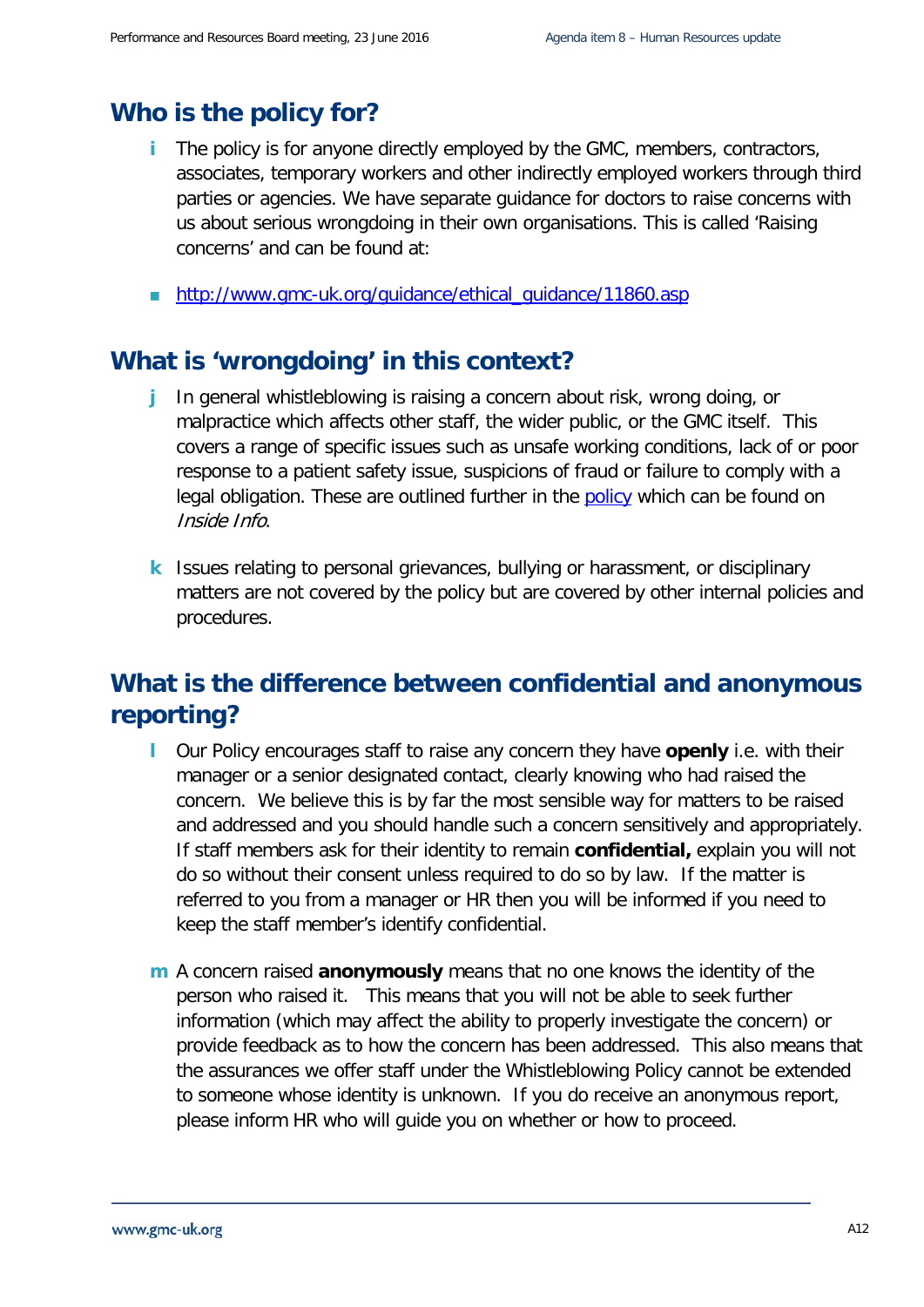## **What do I do if I am approached?**

| <b>Step</b> | <b>Action</b>                                                                                                                       | <b>Helpful tips</b>                                                                                                                                                                                                                                                                                                                                                                                                         |
|-------------|-------------------------------------------------------------------------------------------------------------------------------------|-----------------------------------------------------------------------------------------------------------------------------------------------------------------------------------------------------------------------------------------------------------------------------------------------------------------------------------------------------------------------------------------------------------------------------|
| Step 1      | Listen to the concern being<br>raised and make a note of<br>salient information                                                     | If the concern clearly relates to a personal grievance,<br>bullying or harassment or disciplinary matter, refer the<br>individual to the appropriate policy. These can be<br>found on Inside Info under employment policies.<br>If you are unsure, seek advice from the Assistant<br>Director Human Resources (ext. 6215), Assistant<br>Director Audit and Risk Assurance (ext. 5188) or Head<br>of Governance (ext. 5244). |
| Step 2      | Check the individual has a<br>copy of the <b>whistleblowing</b><br><b>policy</b>                                                    | This is on available on <i>Inside Info</i> under HR policies or<br>available from any of the contacts above.                                                                                                                                                                                                                                                                                                                |
| Step 3      | Check that the individual is<br>aware of the charity Public<br>Concern at Work (PCaW)                                               | PCaW provides an independent source of advice and<br>support. The web address is whistle@pcaw.org.uk<br>Staff can also seek advice and support by contacting<br>the GMC's <b>Employee Assistance Programme</b> ; this is a<br>confidential counselling, information and support<br>advice line. Further information is on <i>Inside Info</i> and<br>the Freephone telephone number is: 0800 072 7 072.                      |
| Step 4      | Thank the individual for<br>raising their issue and let<br>them know the timeframe<br>you will come back to them<br>with next steps | Aim to go back to the individual within a week to<br>explain what you have done and any next steps. If it is<br>not possible to do this, explain why and when you will<br>get in touch with them again.<br>Keep a note of the conversation with the individual<br>raising the concern and the information you have<br>shared with them so you have a record to refer back to<br>if needed.                                  |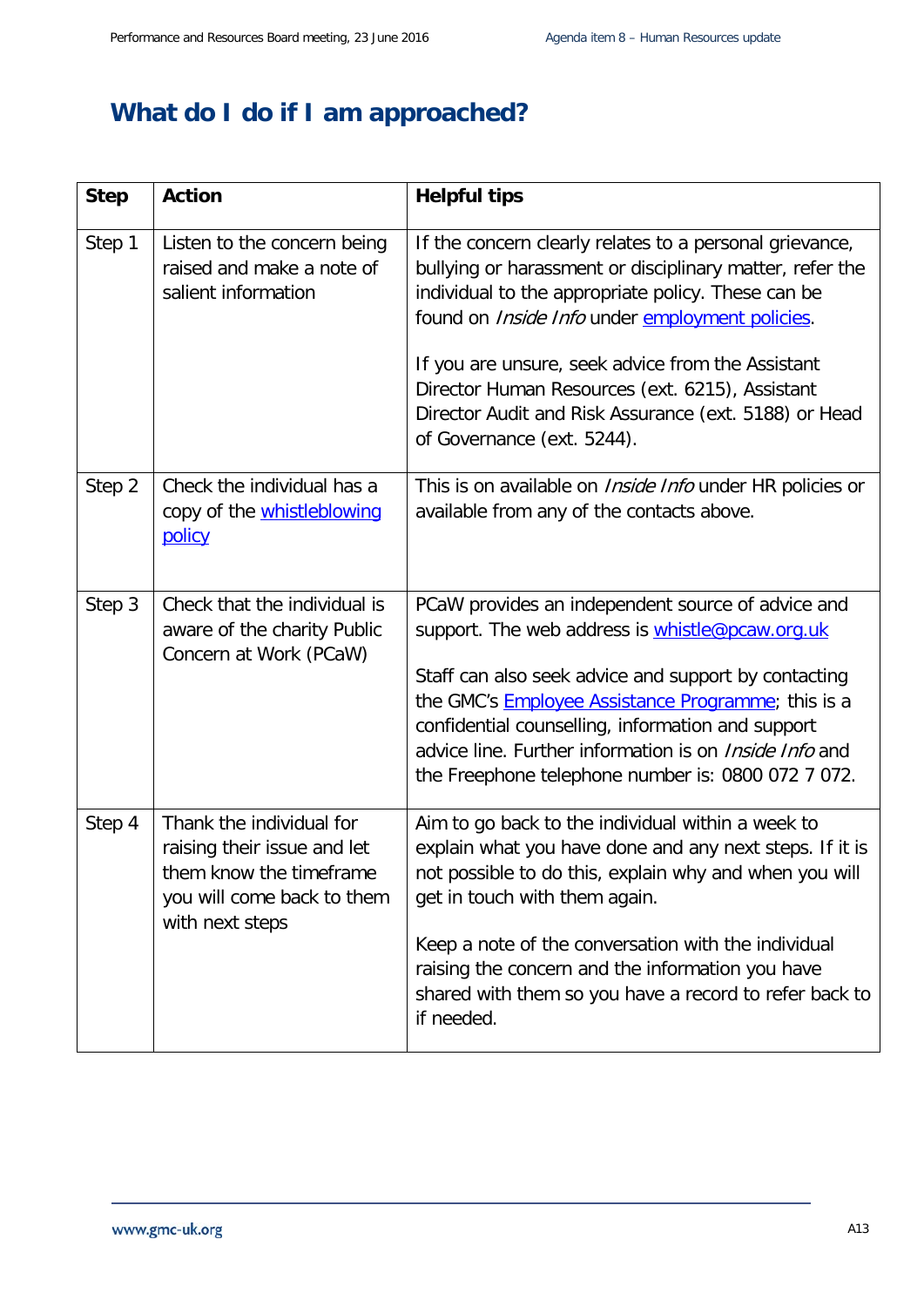| Step 5 | Consult with the Assistant<br>Director Audit and Risk<br>Assurance                                                                  | Check with the Assistant Director Audit and Risk<br>Assurance if there have been previous cases related to<br>the issues raised or if you need advice on initial<br>handling of the process.                                                                                                                                                                                                                                                                                |
|--------|-------------------------------------------------------------------------------------------------------------------------------------|-----------------------------------------------------------------------------------------------------------------------------------------------------------------------------------------------------------------------------------------------------------------------------------------------------------------------------------------------------------------------------------------------------------------------------------------------------------------------------|
|        |                                                                                                                                     | The Assistant Director Audit and Risk will determine if<br>there a case to answer and if so, instigate an<br>investigation by an appropriate person. They should be<br>independent of the area relating to the concern and<br>have sufficient knowledge and credibility for the<br>individual who raised the concern to have confidence<br>in them. The person carrying out the investigation will<br>need to keep a written record of their investigation and<br>findings. |
|        |                                                                                                                                     | A lead director should also be appointed to oversee the<br>investigation and look at the findings to determine<br>appropriate next steps.                                                                                                                                                                                                                                                                                                                                   |
| Step 6 | Outline next steps and<br>timeframes to the individual                                                                              | The key thing is to agree with the individual how they<br>will be kept up to date with progress as the<br>investigation is carried out and how you will<br>communicate the findings.<br>Keep a record of all your contact with the individual.                                                                                                                                                                                                                              |
|        |                                                                                                                                     |                                                                                                                                                                                                                                                                                                                                                                                                                                                                             |
| Step 7 | Report findings to individual<br>and outline any next steps                                                                         | At the end of the investigation advise the individual of<br>the outcome. If the individual is dissatisfied with the<br>findings, refer them to the escalation route in the<br>policy.<br>Consider whether the findings indicate matters which<br>need to be referred to an external body, such as the                                                                                                                                                                       |
|        |                                                                                                                                     | police or Financial Conduct Authority.                                                                                                                                                                                                                                                                                                                                                                                                                                      |
| Step 8 | Forward written records of<br>the procedure and the final<br>report to the Assistant<br><b>Director Audit and Risk</b><br>Assurance | Written records are held by the GMC for five years.                                                                                                                                                                                                                                                                                                                                                                                                                         |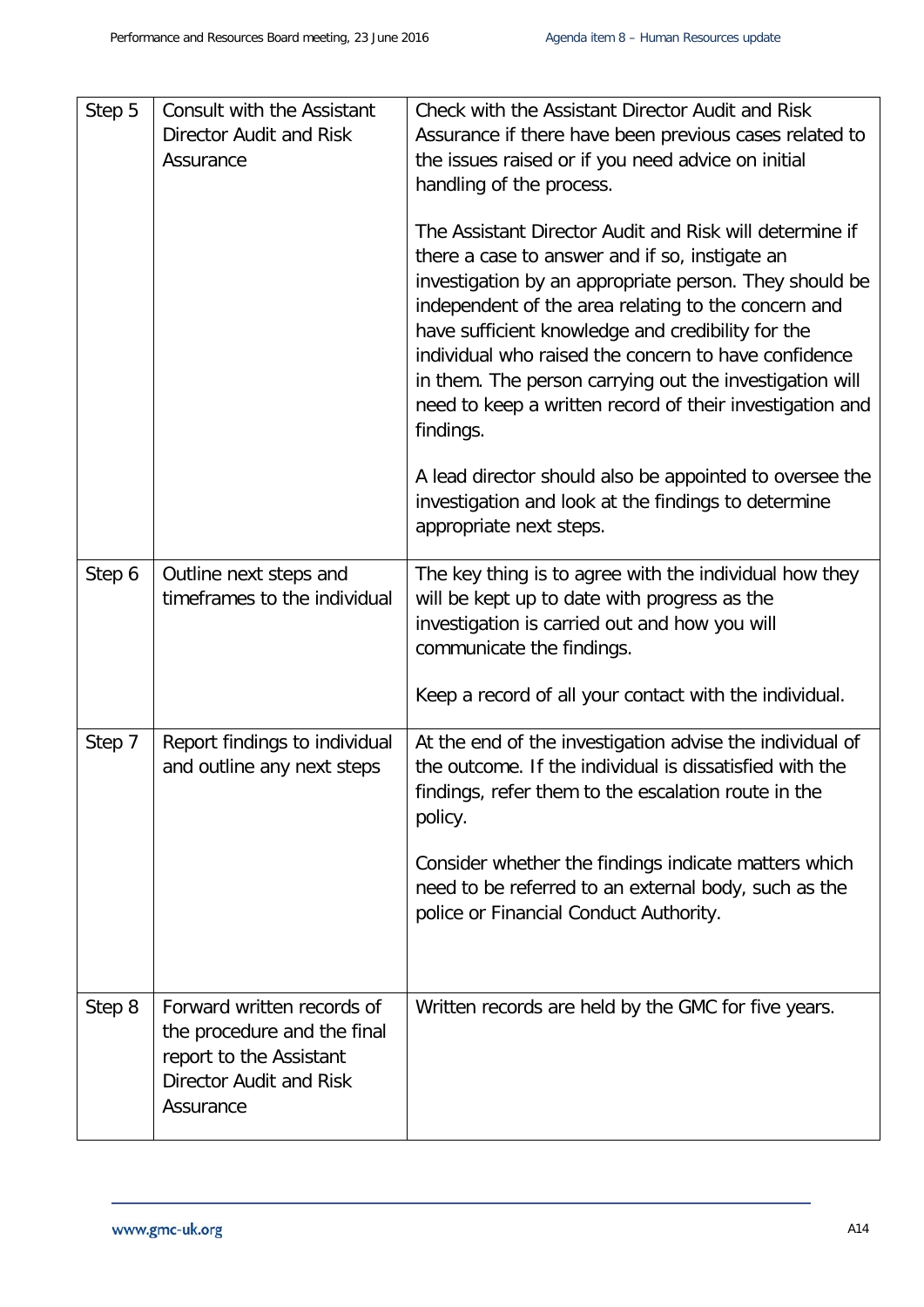## **Further support**

**n** If you have any queries or require advice and support, please contact the Assistant Director Audit and Risk Assurance, Lindsey Mallors, 020 7189 5188, *Imallors@gmc*[uk.org.](mailto:lmallors@gmc-uk.org)

Last updated on 13 June 2016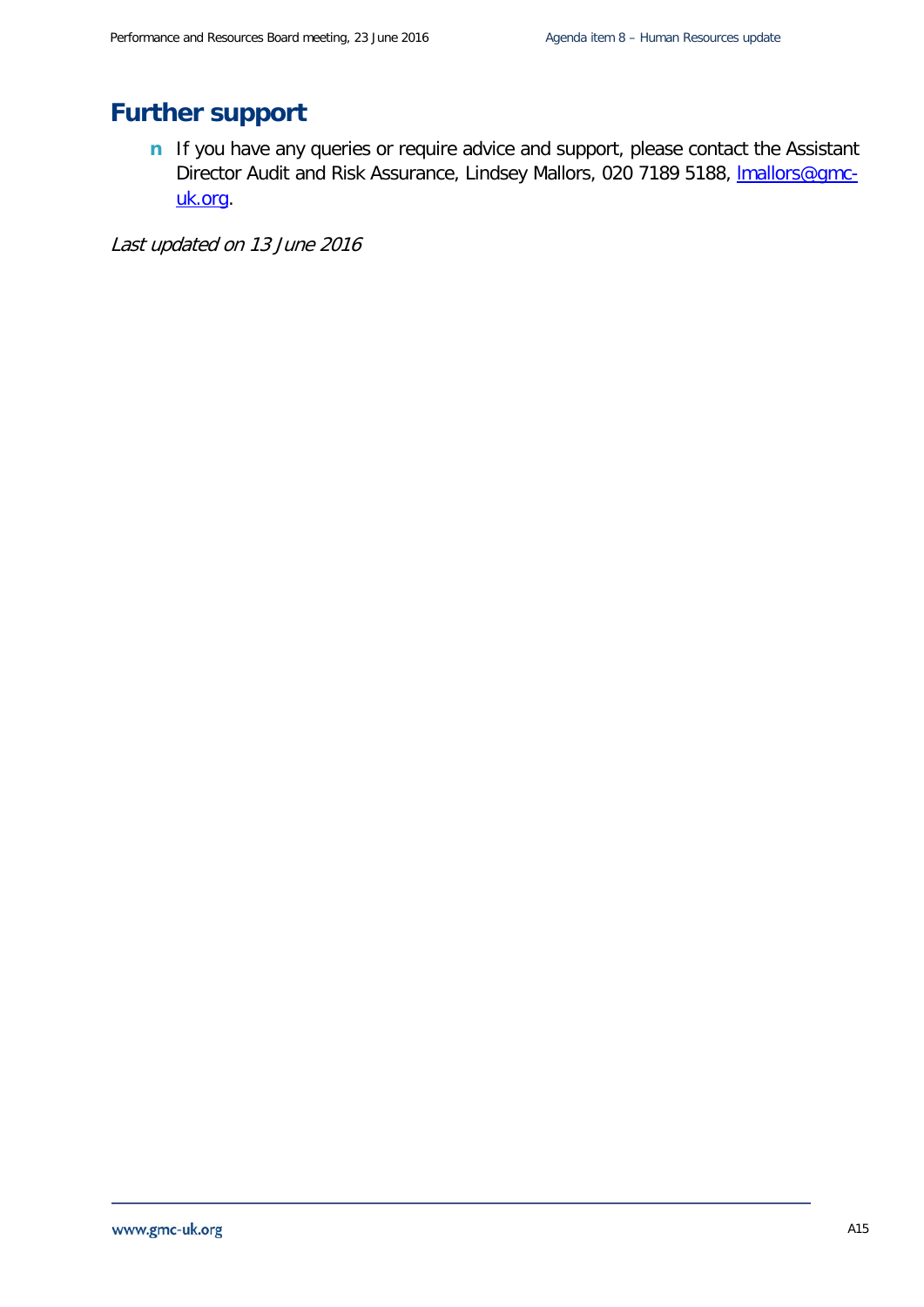# **Whistleblowing Policy – Manager's FAQs**

We recognise that the success of our organisation and our reputation depends on our staff and managers doing the right thing. We want to encourage staff to speak up if they have any concern about a risk to our customers, colleagues, or the company itself and we want them to be able to tell you, their manager.

You play a key role in setting the tone for those who work with you. By dealing with a concern sensibly, effectively and swiftly, you will send a clear signal to the staff you manage that it is safe and acceptable to speak up. Understood and promoted properly, whistleblowing can help you do your job better. If your staff identify a problem and tell you about it early enough, you can address it before any real damage is done. If, for some reason, a member of your staff feels unable to tell you about it, we want you to explain that they can raise a concern to any one of the individuals who have been identified in the Whistleblowing Policy. This may feel difficult to do at first but ultimately it can mean the difference between staff speaking up and saying nothing at all. It is what good management is all about.

These FAQs are designed to provide you with practical information about how the Whistleblowing Policy applies to your work. We hope you find this useful but should you have any further questions, please contact you senior manager or HR. If in doubt, speak up!

## **Why me?**

You have a crucial role in promoting the principles of our Whistleblowing Policy by encouraging your staff to speak up in the normal way if they have any concern about malpractice. Reassuring your staff that they will not be adversely treated by you or colleagues, even if they are mistaken in their concern, will help ensure you are told about a risk before it becomes a real problem. We expect you to read the Whistleblowing Policy and to understand it. It is important that you tell your staff that though you hope they will come to you first, you will support their decision if they decide to raise it with one of the senior designated contacts listed in the Policy.

Remember that anyone working for the GMC – temporary, contracting or permanent staff may raise a concern under the Policy.

#### **How will I know it is a whistleblowing concern?**

Generally speaking, a whistleblowing concern will involve some form of malpractice or wrongdoing, actual or perceived, where there is a risk to others, e.g. GMC as a company, customers, members of staff, or the public. The person raising the concern is a witness telling you what they know so that you, their manager, can address it. Remember there is a difference between this and a grievance, where the member of staff complains about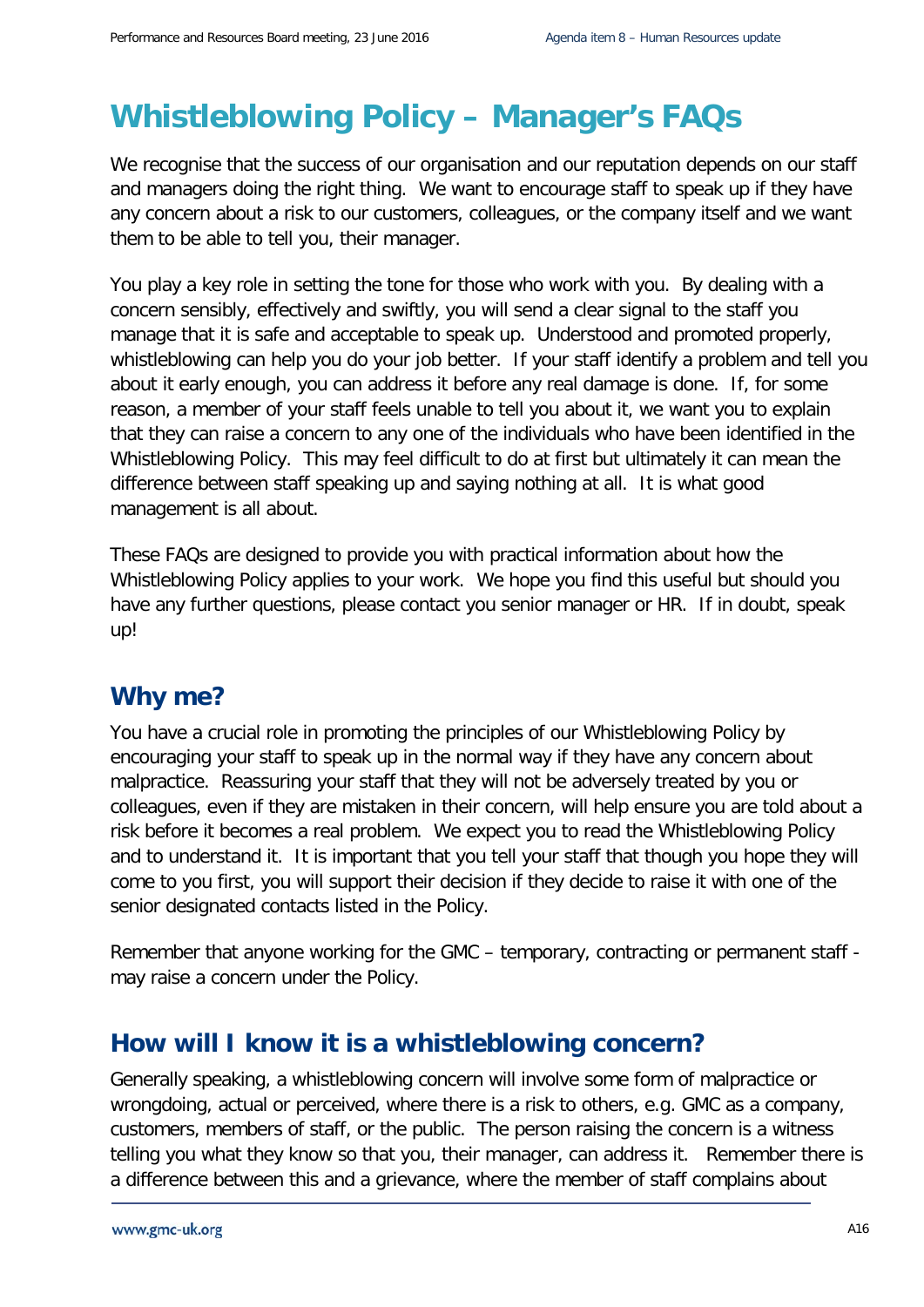their own employment situation and seeks a personal resolution. If a member of staff has a grievance, you should direct them to the [grievance procedure.](http://intranet/cps/rde/xbcr/SID-90A53EF8-09E54DB0/dev_intranet/Grievance_Policy___revised_Oct_2014.pdf_57991822.pdf)

## **What do I do when a staff member raises a concern with me?**

Be prepared for staff to approach you directly with a concern; whether it comes up during a meeting, telephone call or discussion, or is put in writing.

We expect you to **listen** and to **take the concern seriously.** If the member of staff is worried that colleagues will react negatively towards them for telling you, reassure them that you will handle the issue as sensitively as you can and importantly, that you will not tolerate reprisal against anyone raising a genuine concern. Remember, our Whistleblowing Policy assures staff of this and any victimisation or unfair treatment of anyone who raises a genuine concern will be treated seriously and may be a disciplinary matter.

This assurance is extended even if the concern is mistaken. However, it is not acceptable for staff to use the Policy to maliciously raise a matter they know is untrue and if this occurs, it will also be treated seriously. If you believe this to be the case or you have any doubts about how to handle a concern raised with you, please seek advice from HR on how to proceed.

If the individual is aggrieved about their own personal position, let them know about the [grievance procedure.](http://intranet/cps/rde/xbcr/SID-90A53EF8-09E54DB0/dev_intranet/Grievance_Policy___revised_Oct_2014.pdf_57991822.pdf)

#### **How should I address the concern?**

Most concerns will be dealt with and resolved through normal dialogue between you and the staff member raising it. To fully assess the nature of the risk or wrongdoing, try to find out as much about it as you can. Some questions might be:

- $\blacksquare$  How do they know about it?
- What prompted them to tell you now?
- **How serious is it?**
- $\blacksquare$  Has it already happened, is it happening now, or is it about to happen?

Remember, we don't expect a concerned member of staff to prove anything is wrong but rather we want them to let us know so that we can look into it. The more information we have the easier that will be. You can also ask the staff member how they think the matter might best be resolved.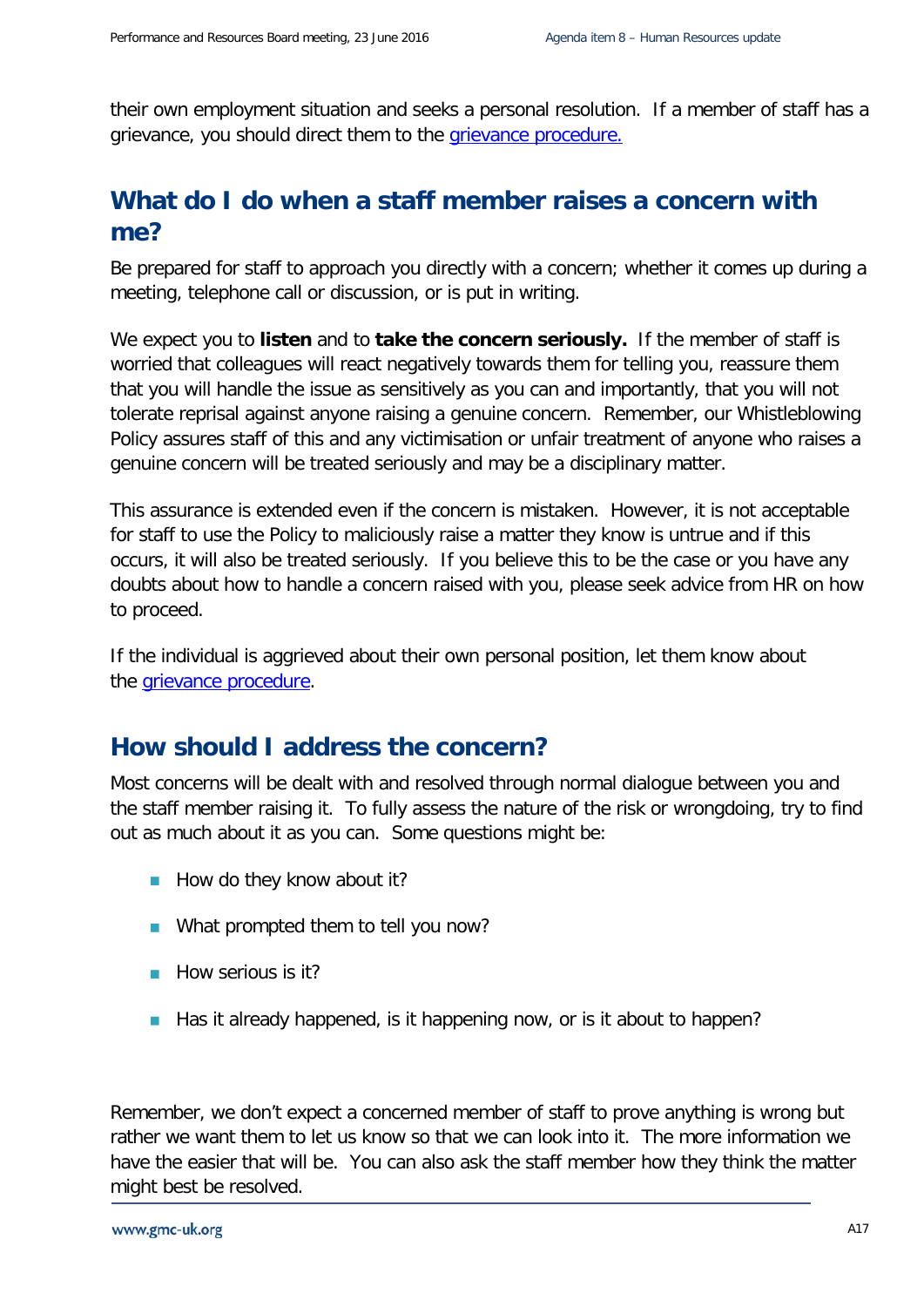Ask the staff member if they have any worries about their name being associated with having raised the matter. Some matters can be quite properly investigated without any further involvement of the person who raised it. If this is not the case and you need their help – e.g. where they are the only witness – you should explain this clearly before you proceed. If they ask you not to reveal their identity, explain you will not do so without their consent unless required to do so by law but that colleagues may guess who raised the concern.

If you need to refer the matter to a higher level, say so. If the staff member is concerned about their own position, explain that you will ask that confidentiality is maintained by the person to whom it is referred. They will let the staff member know if their further involvement will be required.

If you are at all unsure at this, or any other stage, please seek advice from your senior manager or HR. We would rather you ask than wait until it is a problem for you.

## **Do I keep them informed once they have told me the concern?**

Most people just want to know that their concern is being taken seriously and that someone is looking into it. Once you have assessed the matter, you should offer to tell them what you propose to do, or have done, to address it.

If the matter has been referred to a higher level, then it may be someone else who feeds back to the concerned member of staff. If you are not sure about this, please ask.

Where the person who raised it wants to know the outcome we will endeavour to tell them as much as we can. There can be limits - for example, where it might compromise an investigation or breach a duty of confidence the company owes a third party.

## **What if …? Potentially difficult issues**

What if....

- $\blacksquare$  the concern is about a senior manager?
- **the staff member who raised the concern is involved or implicated in the** wrongdoing?
- $\blacksquare$  the staff member is not happy with how you addressed the concern or thinks there is an ongoing risk?

Please raise it with one of senior designated officers whose contact details are included in the Policy.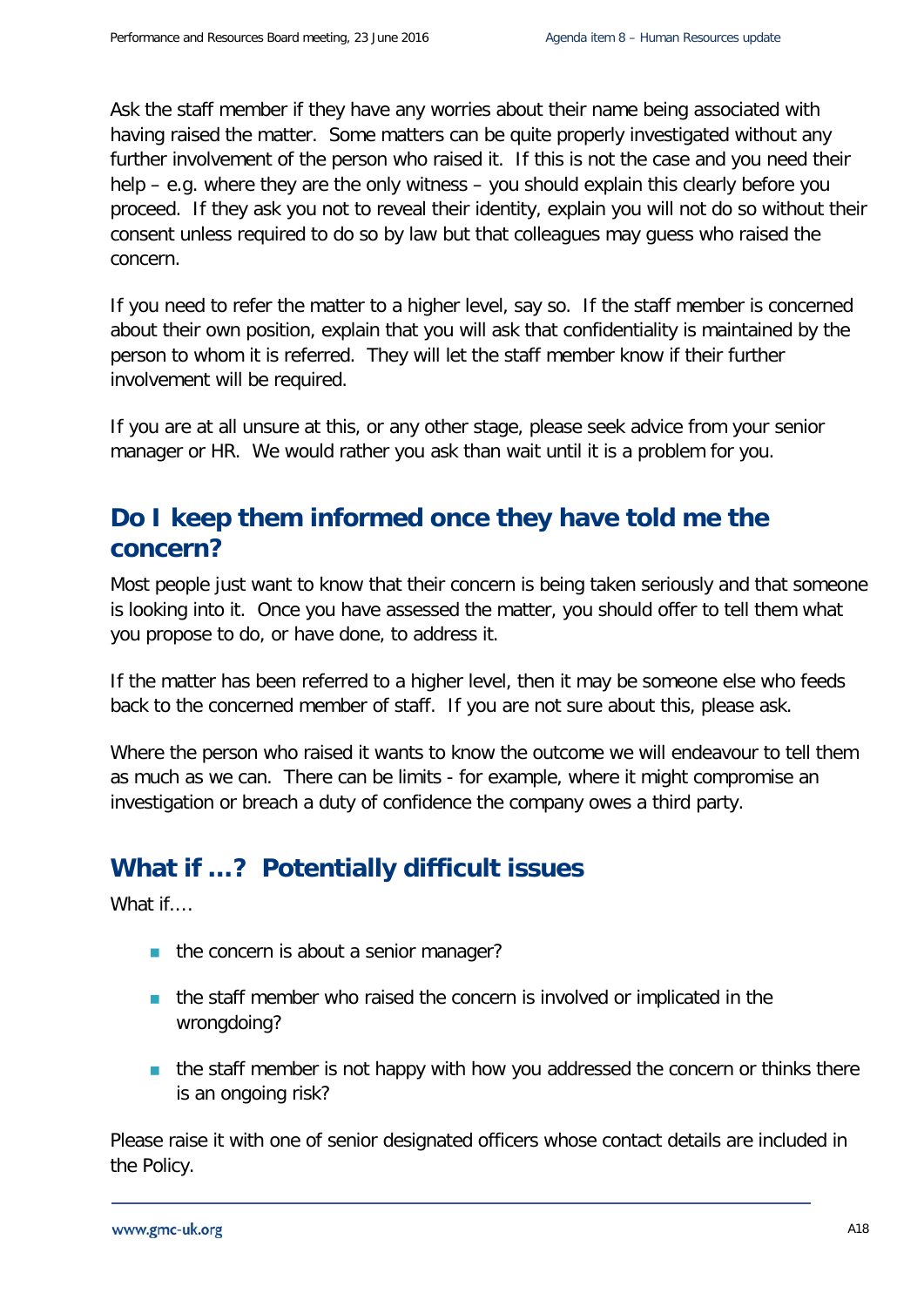#### **What happens when the concern is raised with a senior designated contact first and not with me?**

Although staff are encouraged to raise a concern about wrongdoing with their immediate manager, we recognise that this may not always be possible or appropriate. For this reason, staff can raise a concern directly with one of the senior managers named in the Policy (these are referred to as "senior designated contacts"). Should this happen we understand that some of you may feel slightly put out. If so, we expect you to put any personal feelings to one side and recognise that the staff member is doing the right thing. Provided you have not discouraged anyone from raising a concern, it will not reflect badly on you.

When a concern is raised with a senior designated contact – either as a referral from you or directly by a staff member - they will handle it or refer it to someone who can**.** They will ensure that the staff member knows how to contact them and whether their further assistance will be required. If the concerned staff member requests confidentiality, they will be assured that their identity will not be revealed without their consent.

## **What is the difference between confidential and anonymous reporting?**

Our Policy encourages staff to raise any concern they have **openly** i.e. with their manager clearly knowing who had raised the concern. We believe this is by far the most sensible way for matters to be raised and addressed and we expect you to handle such a concern sensitively and appropriately. Occasionally you may be asked by a staff member to keep their identity **confidential** and you should do so unless required to do so by law. Where you need to refer the matter to a senior designated contact, explain that confidentiality will be maintained by you and that person.

A concern raised **anonymously** means that no one, including you, knows the identity of the person who raised it. This means that you will not be able to seek further information (which may affect the ability to properly investigate the concern) or provide feedback as to how the concern has been addressed. This also means that the assurances we offer staff under the Whistleblowing Policy cannot be extended to someone whose identity is unknown. If you do receive an anonymous report, please inform HR who will guide you on whether or how to proceed.

#### **Why do we tell staff they can contact Public Concern at Work?**

No matter how accessible you are to your staff or how well our Whistleblowing Policy is promoted, we recognise that staff may still feel unsure about how or whether to raise a concern. This uncertainty may result in them remaining silent longer or the concern not being raised at all. To reassure staff that we want them to raise genuine concerns about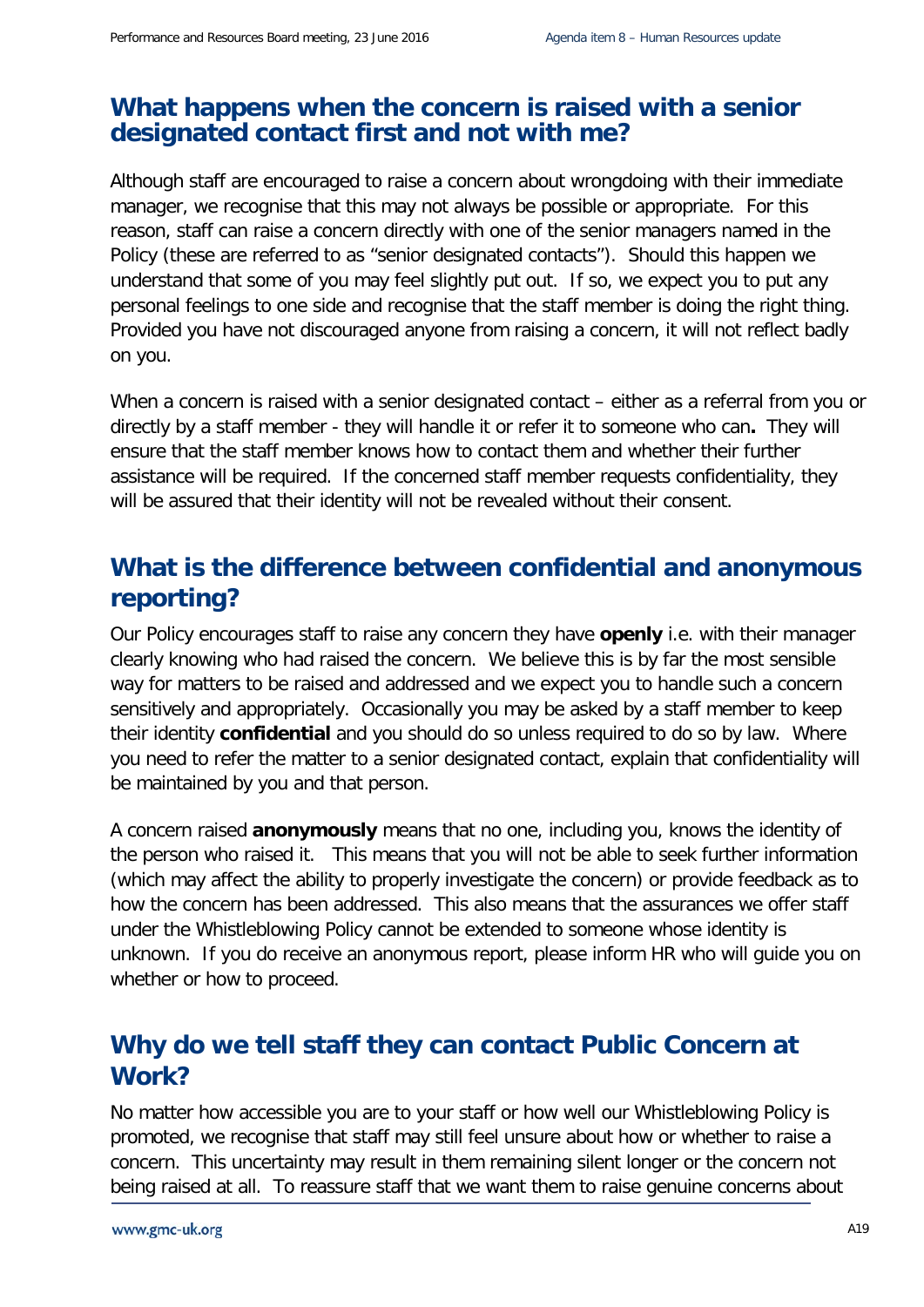wrongdoing, and that we are committed to handling concerns properly and effectively, we want them to be aware of the charity Public Concern at Work (PCaW) who provide confidential advice.

PCaW advisers provide confidential advice to those concerned about wrongdoing or malpractice at work who are unsure whether or how to raise it. Staff may contact PCaW by telephone (020 7404 6609) or by e-mail [\(whistle@pcaw.org.uk\)](mailto:whistle@pcaw.org.uk) and they can also ask PCaW to forward a concern directly to one of the senior designated contacts named in the Policy.

#### **What is the role of outside bodies, such as a regulator?**

Regulating bodies, such as the Charity Commission or the Health and Safety Executive, work to ensure that standards are maintained and to minimise risk to consumers, employees, the public, or the environment. Whilst our Policy encourages staff to raise a concern internally - with you, their line manager, or with a senior designated contact - they can raise their concern directly with a regulating body. This is only likely to happen where the concern is about something very serious or where the staff member believes that we have failed to address it properly and the risk is ongoing. If this should happen we will cooperate with the regulator and any investigation they might wish to make. It is important that no member of staff is treated adversely for having raised a genuine concern or cooperating with any investigation.

#### **Should I keep any records?**

It is good practice and good management to make a note of the concern and how you dealt with it, taking into account any request for confidentiality and general data protection principles. This will ensure that you have an accurate record should the matter arise again or come up in a different context.

#### **What if I still have questions about the Policy?**

Please do not hesitate to ask HR or one of the senior designated contacts in the Whistleblowing Policy if you are unsure about its scope or application, or how to promote it effectively to your staff. You can also contact them if you have been approached and/or do not know how to handle a matter which has come to your attention. If you would like to know more about whistleblowing generally you can also contact Public Concern at Work.

Last updated as of 13 June 2016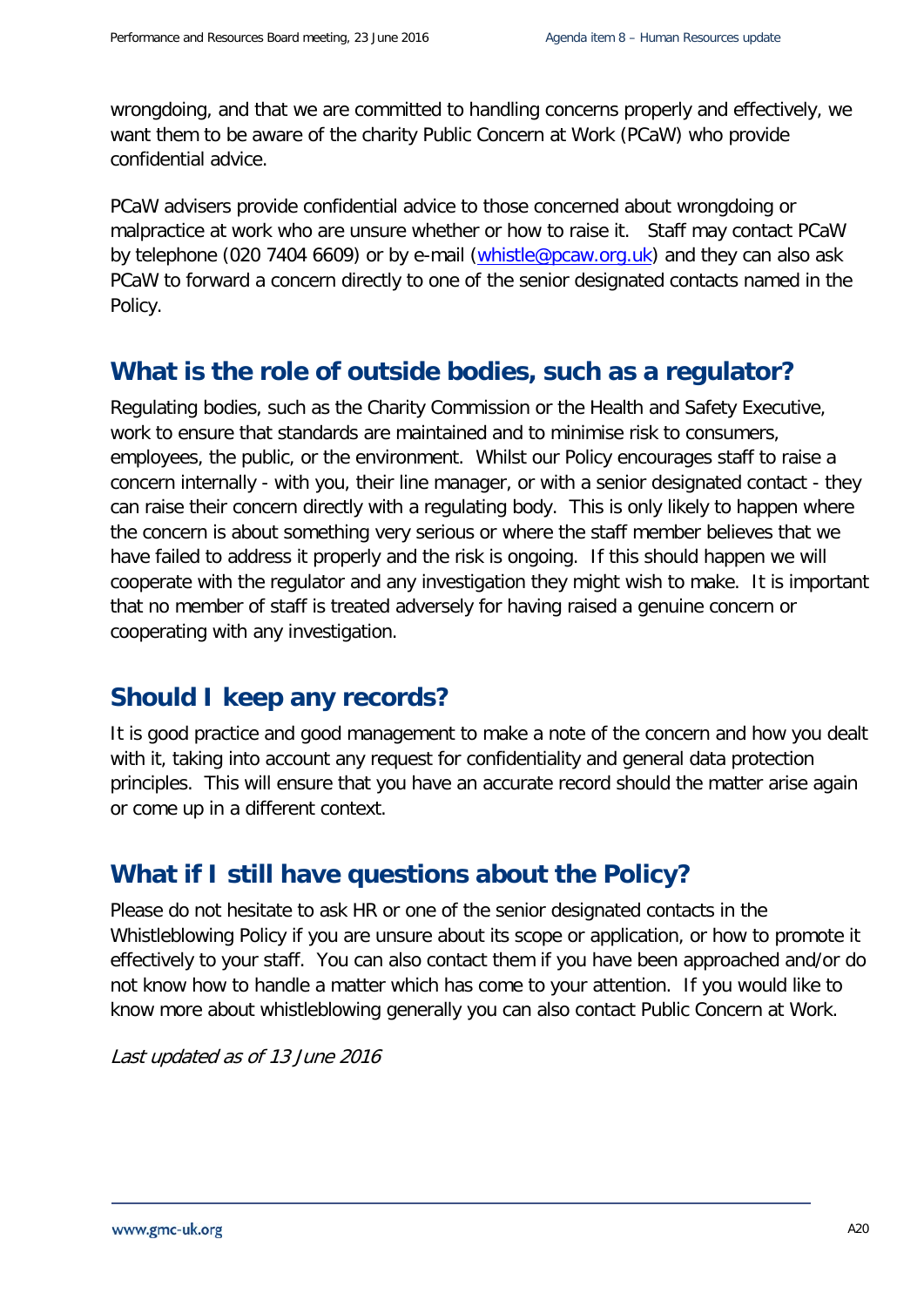# **Whistleblowing Policy –FAQs**

## **What is whistleblowing?**

Someone 'blows the whistle' when they tell their employer, a regulator, customers, the police or the media about wrongdoing, risk or malpractice that they are aware of through.

#### **Who does the whistleblowing policy apply to?**

This policy applies to anyone directly employed by the GMC, members, contractors, associates, temporary workers, and anyone indirectly employed through third parties or agencies.

## **What is the difference between making a complaint and blowing the whistle?**

Someone **blows the whistle** as they are raising a concern about danger or illegality that affects others (e.g. customers, members of the public, or their employer). The person blowing the whistle is usually not directly, personally affected by the danger or illegality.

When someone makes a **complaint** they are saying that they have personally been treated badly. This poor treatment could be a breach of their individual employment rights or bullying. The GMC has a grievance procedure which is more appropriate for making a complaint.

## **What are some examples of whistleblowing concerns?**

In general whistleblowing is raising a concern about risk, wrong doing, or malpractice which affects other staff, the wider public or the GMC itself. Some examples of the types of concern that staff might come across in their work with the GMC are given below, please note this is not an exhaustive list.

- **Unsafe working conditions**
- Lack of, or poor response to a patient safety issue
- **Suspicions of fraud**
- **Failure to comply with a legal obligation**
- You suspect that expenses are being falsified
- You suspect that evidence in an investigation into fitness to practice of a GMC registrant has been tampered with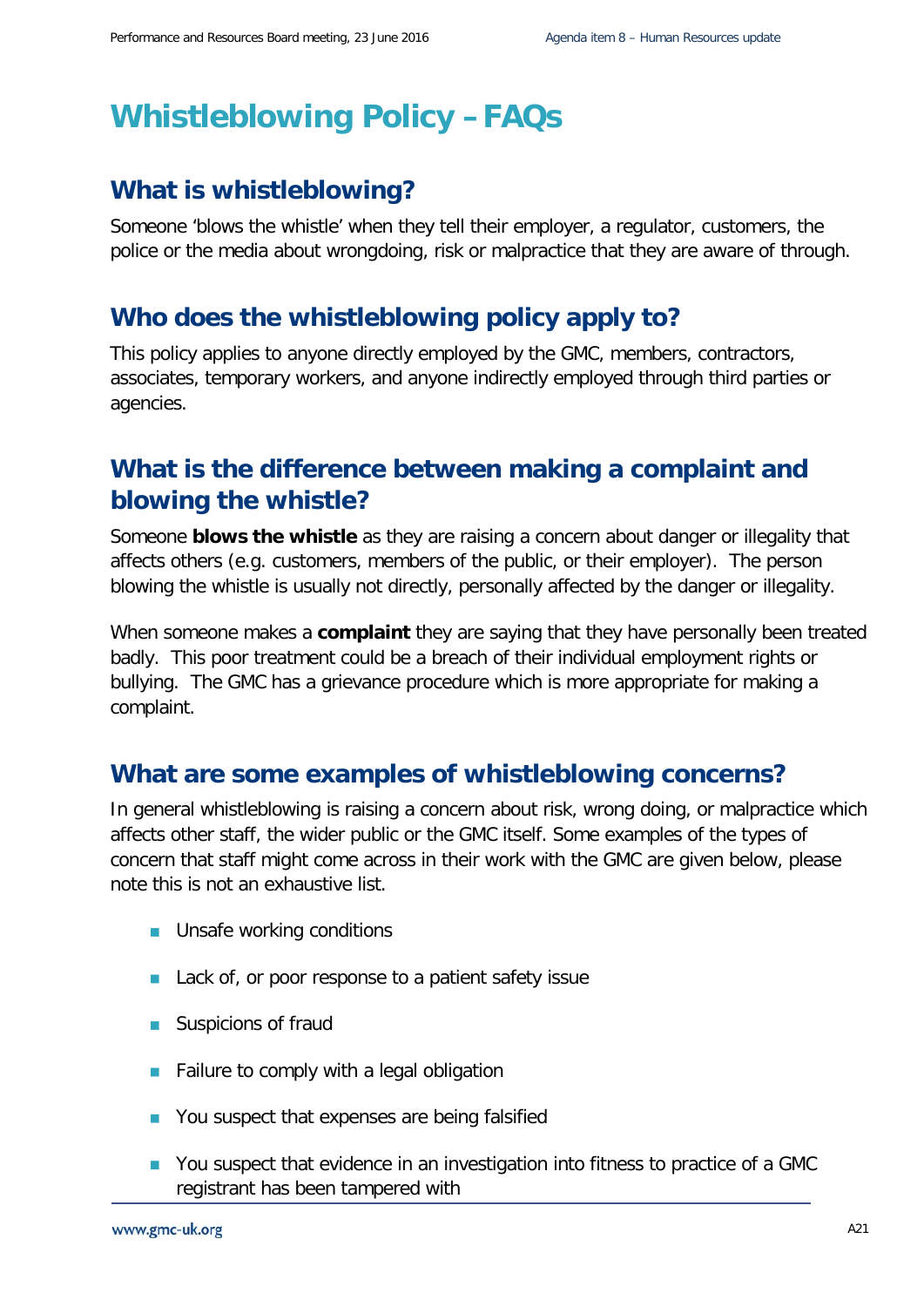■ You become aware that there is systemic failure to comply with an internal GMC policy which may cause harm to others

#### **How do I raise a concern?**

- Step one: In the first instance, you should normally raise the concern with your manager or Head of Section. This may be done verbally or in writing.
- Step Two: If you feel unable to raise a matter in line with step one above for whatever reason please raise the matter someone who has been given special responsibility and training in dealing with whistleblowing concerns. A list is provided in the policy.
- Step Three: If these channels have been followed and you still have concerns, or if you feel that the matter is so serious that you cannot discuss it with any of the above, please refer to a further list of contacts provided in the policy.

## **How will the GMC handle my concern?**

We will acknowledge receipt of your concern within two working days. We will assess it and consider what action may be appropriate. This may involve an informal review, an internal inquiry or a more formal investigation. We will tell you who will be handling the matter, how you can contact them, and what further assistance we may need from you. If you ask, we will write to you summarising your concern and setting out how we propose to handle it and provide a timetable for feedback. If we have misunderstood the concern or there is any information missing please let us know. When you raise the concern it will be helpful to know how you think the matter might best be resolved. If you have any personal interest in the matter, we do ask that you tell us at the outset.

You will be kept informed of the progress of the investigation and notified if there are delays with an outline of the reason for the delay. At the end of the investigation you will be advised of the outcome. If you ask, this will be followed up with a written summary, however, we may not be able to tell you about the precise actions we take where this would infringe a duty of confidence we owe to another person.

## **What is the difference between anonymity and confidentiality?**

If you raise a concern confidentially you are giving your name only on condition that it is not revealed without your consent. If you raise a concern anonymously you do not give your name. Usually, the best way to raise a concern is to do so openly.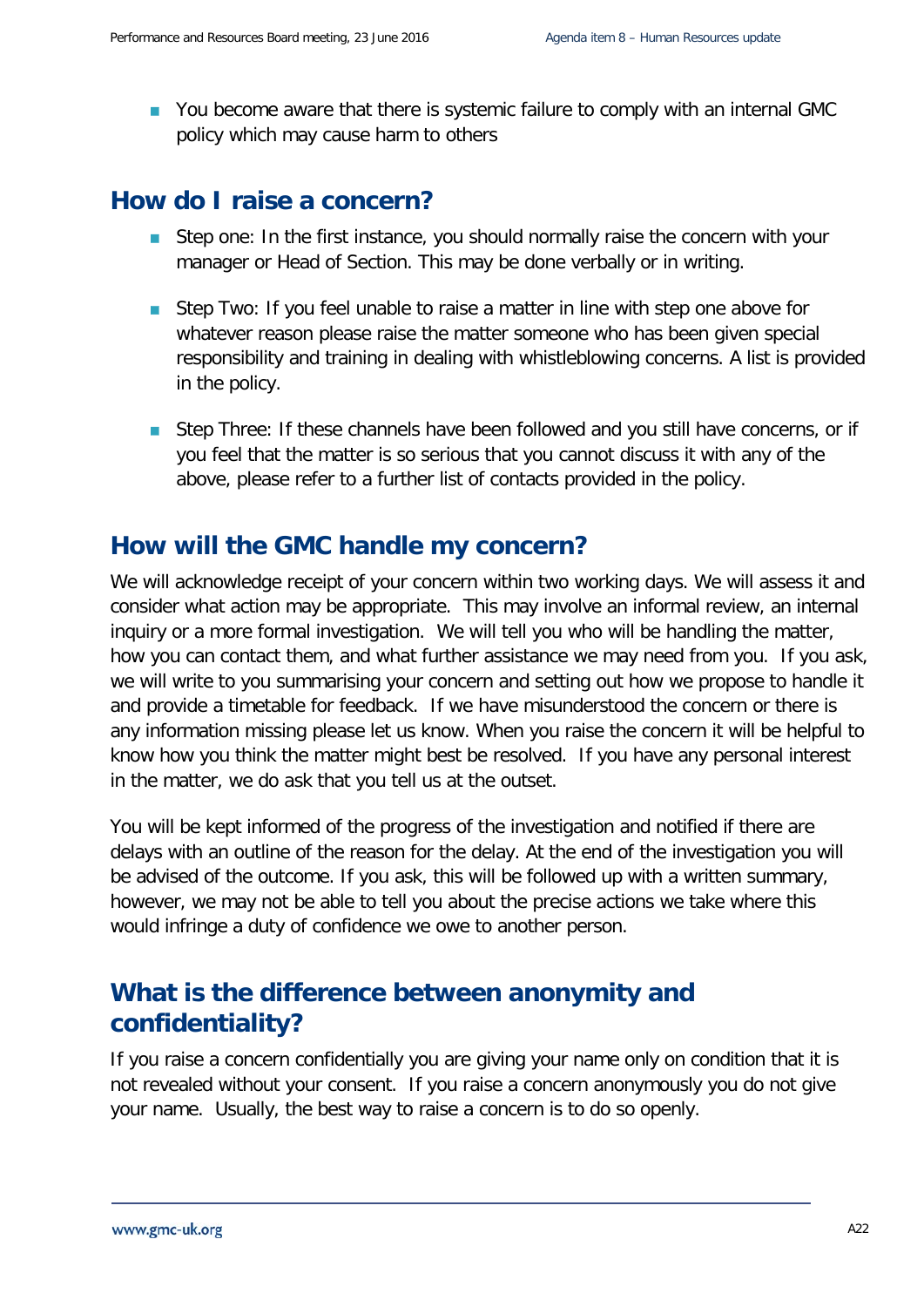#### **Can I blow the whistle anonymously?**

Yes but there are additional risks if you raise your concerns anonymously. These are:

- **being anonymous does not stop others from successfully quessing who raised the** concern;
- it is harder to investigate the concern if people cannot ask follow-up questions;
- it is easier to get protection under the [UK Public Interest Disclosure Act](http://www.pcaw.co.uk/law-policy/a-guide-to-pida) if the concerns are raised openly; and
- $\blacksquare$  it can lead people to focus on the whistleblower, maybe suspecting that he or she is raising the concern maliciously.

## **Can I raise a whistleblowing concern confidentially?**

There may be circumstances when you would prefer to speak to someone confidentially first i.e. where the person to whom you report will not share identifying details. If this is the case, please say so at the outset. If you ask us not to disclose your identity we will not do so without your consent unless required by law. You should understand that there may be times when we are unable to resolve a concern without revealing your identity, for example where your personal evidence is essential. In such cases, we will discuss with you whether and how the matter can best proceed.

#### **Do I have any external options?**

In the majority of cases, issues and concerns are likely to be most effectively addressed within the GMC's own procedures. However, we recognise that there may be circumstances where you can properly report a concern to an outside body. In fact, we would rather you raised a matter with the appropriate regulator – than not at all. Public Concern at Work or, if applicable, your union will be able to advise you on such an option if you wish.

#### **Can I get independent advice?**

Public Concern at Work (PCaW) provide confidential advice to those concerned about wrongdoing or malpractice at work who are unsure whether or how to raise it. Staff may contact PCaW by telephone (020 7404 6609) or by e-mail [\(whistle@pcaw.org.uk\)](mailto:whistle@pcaw.org.uk) and they can also ask PCaW to forward a concern directly to one of the senior designated contacts named in the Policy.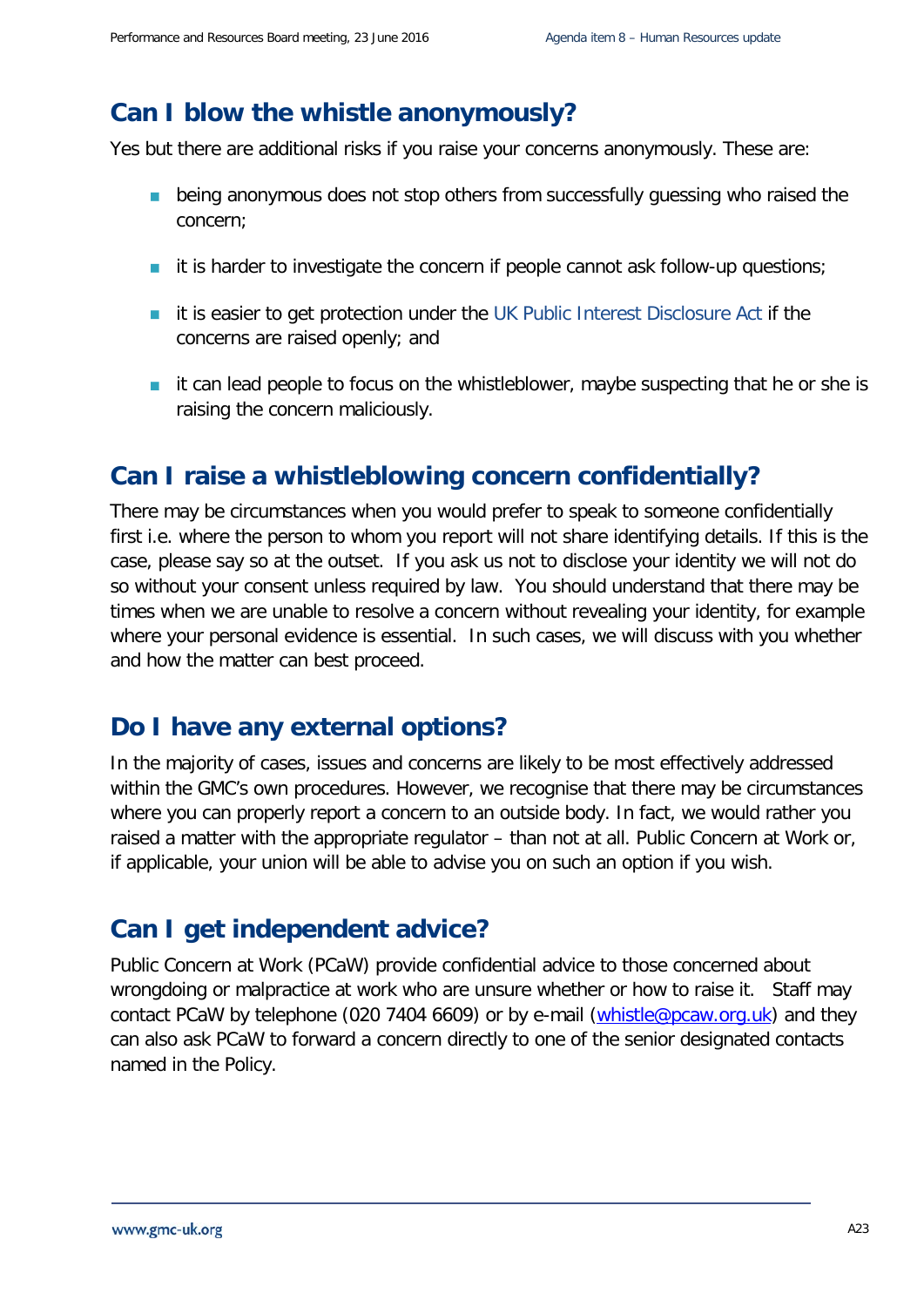## **Do I have legal protection if I raise a whistleblowing concern?**

Almost all workers (save the armed forces, intelligence officers, volunteers and the selfemployed) in the United Kingdom are protected by the **Public Interest Disclosure Act 1998** (PIDA). The PIDA protects you if you raise a concern about wrongdoing internally and if you make wider disclosures where there is a valid reason to go wider, and the particular disclosure is reasonable.

Provided you are raising a genuine concern, it does not matter if you are mistaken. If you raise a genuine concern under this policy, you will not be at risk of losing your job or suffering any form of reprisal as a result. We will not tolerate the harassment or victimisation of anyone raising a genuine concern and we consider it a disciplinary matter to victimise anyone who has raised a genuine concern. Of course we do not extend this assurance to someone who maliciously raises a matter they know is untrue.

Last updated as of 13 June 2016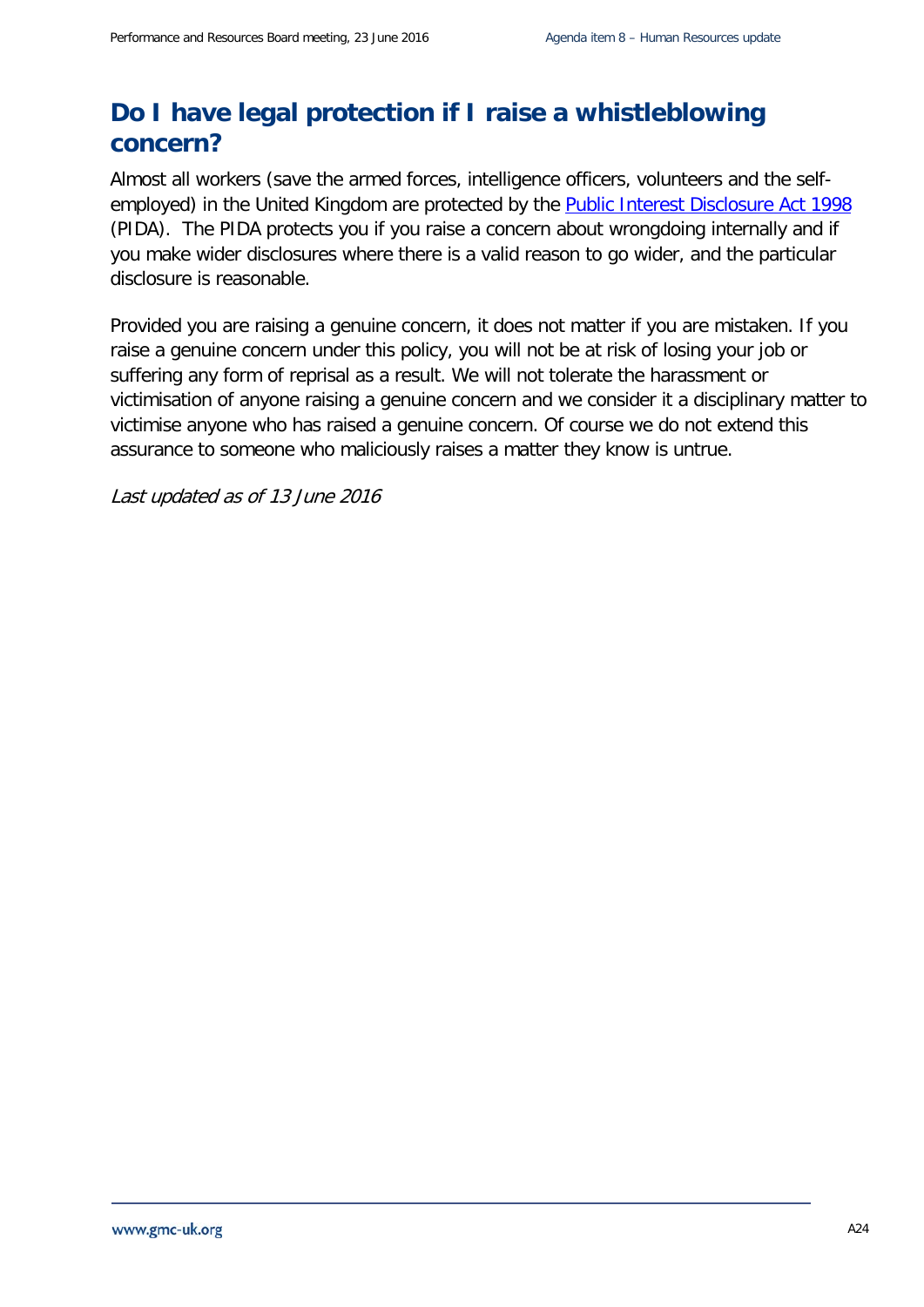#### **8 – Human Resources update**

# General **Medical** Council

## **8 – Annex B**

## **Learning and Organisational Development Mid-Year Update**

**1** Our strategic and operational focus over the first half of the year and ongoing work programmes for Quarter 2 are outlined below.

#### **Strategic Programmes**

#### Change programme support

**2** Meetings have been held with all transition leads. They have been advised on the support and resources available to support on-boarding new starters, consultancy support and development options available from the L&D team (For example team building days, coaching and procuring role specific external training where appropriate).

#### Corporate and local Induction

- **3** Developed and launched an online Corporate Induction on the L&D portal which is a 'one stop shop' for staff induction needs. This includes the following:
	- Online Corporate Induction programme to be completed by all staff over a 30/60/90 period.
	- **Local induction quidance and resources to support teams in developing role specific** training plans.
	- **Manager and buddie guidance to manage an effective induction programme for a** new starter to perform effectively and quickly into their new role.

#### Emotional Resilience and Well-being programme

**4** Rolled out training to approximately 276 staff across the GMC on one or more of the following topics; building resilience, customer service at the GMC, mental health awareness, interacting with challenging contacts, supporting staff mental health.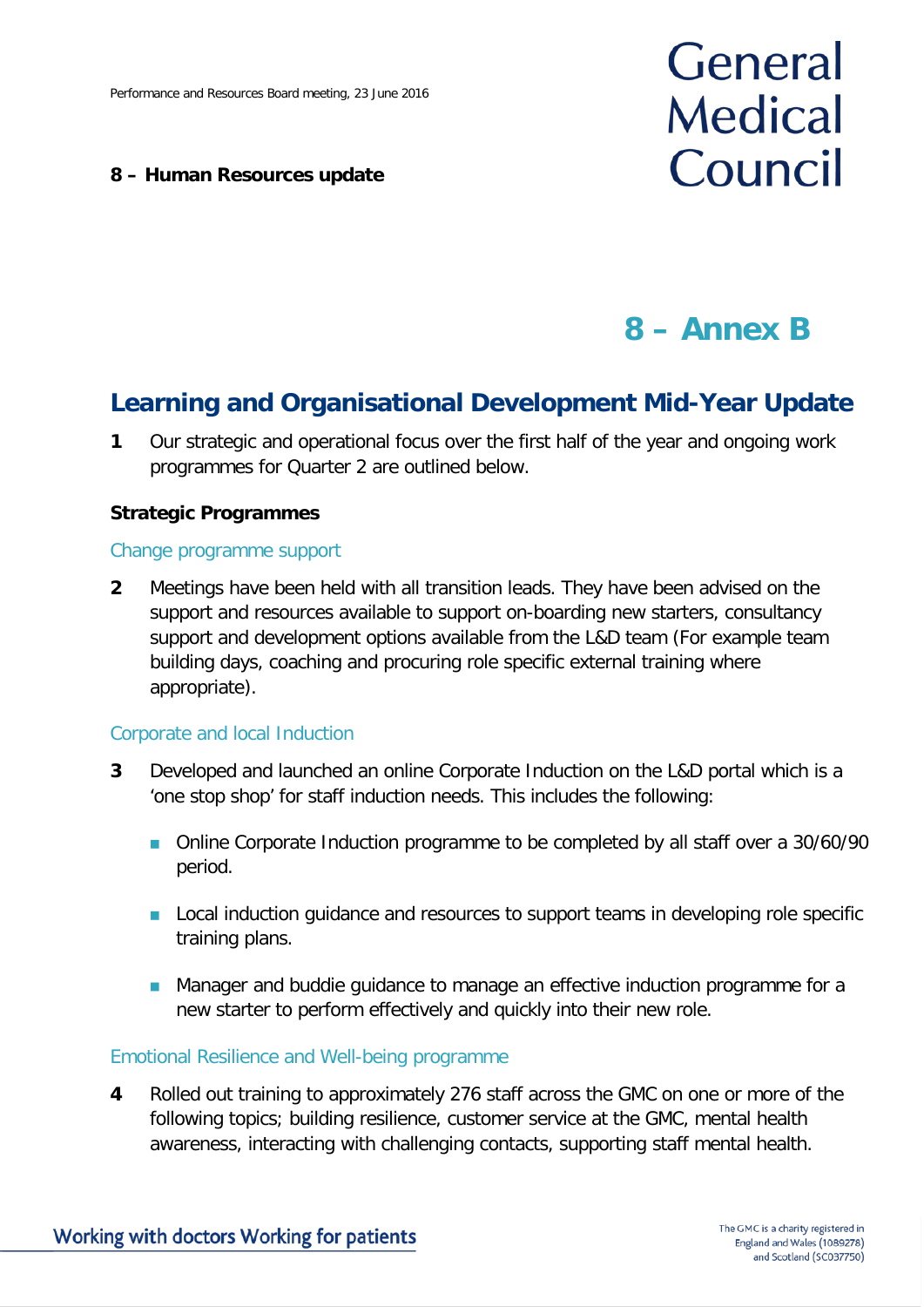- **5** Developed Well-being health & resilience pages with online resources to support our well-being strategy as follows:
	- **Toolkits and guidance**; building resilience, what is stress, effective resilience management, health & resilience toolkit for line managers, holding challenging conversations, five steps to mental wellbeing, seasonal affective disorder, pressure and stress, techniques to manage mental well-being, mental health awarenesssymptoms
	- **Videos**; well-being, mental health, mindfulness coping with stress, mindfulness- a beginner's guide, managing work-life balance, dealing with conflict, dealing with tension, keeping a positive attitude, recognise and deal with stress
	- **Links to external organisations** for additional support and quidance; GMC EAP programme, Samaritans, Mind infoline, Rethink mental illness advice line, Saneline, Mental health foundation, Carers UK
- **6** Wellbeing champion role communicated and well-being sessions delivered.

#### Hooper – Whistleblowing awareness training for FTP GMC staff

- **7** Tender advertised for a supplier in May to design and deliver whistleblowing awareness training for FTP staff in response to the recommendations set out in the Hooper Action plan.
- **8** Planned delivery of workshops to team in FTP in August October 2016.

#### Apprenticeship programme

**9** An initial review has been completed to understand potential implications of the Apprenticeship levy for GMC development programmes.

#### Cornerstone system enhancements

**10** We are investigating online resources for managers and staff on a range of soft skills which could be published on the L&D portal (including learning guides, videos, ebooks, self-directed learning activities) to replace our CLC curriculum and create 'agile' learning.

#### **Operational work programmes**

Performance review process

**11** Mid-year review guidance updated and task will go live mid-June.

#### Equality & Diversity training for GMC staff

**12** Tender advertised for a supplier in May to design and deliver mandatory Equality and Diversity training for all GMC staff to include e-learning and workshops.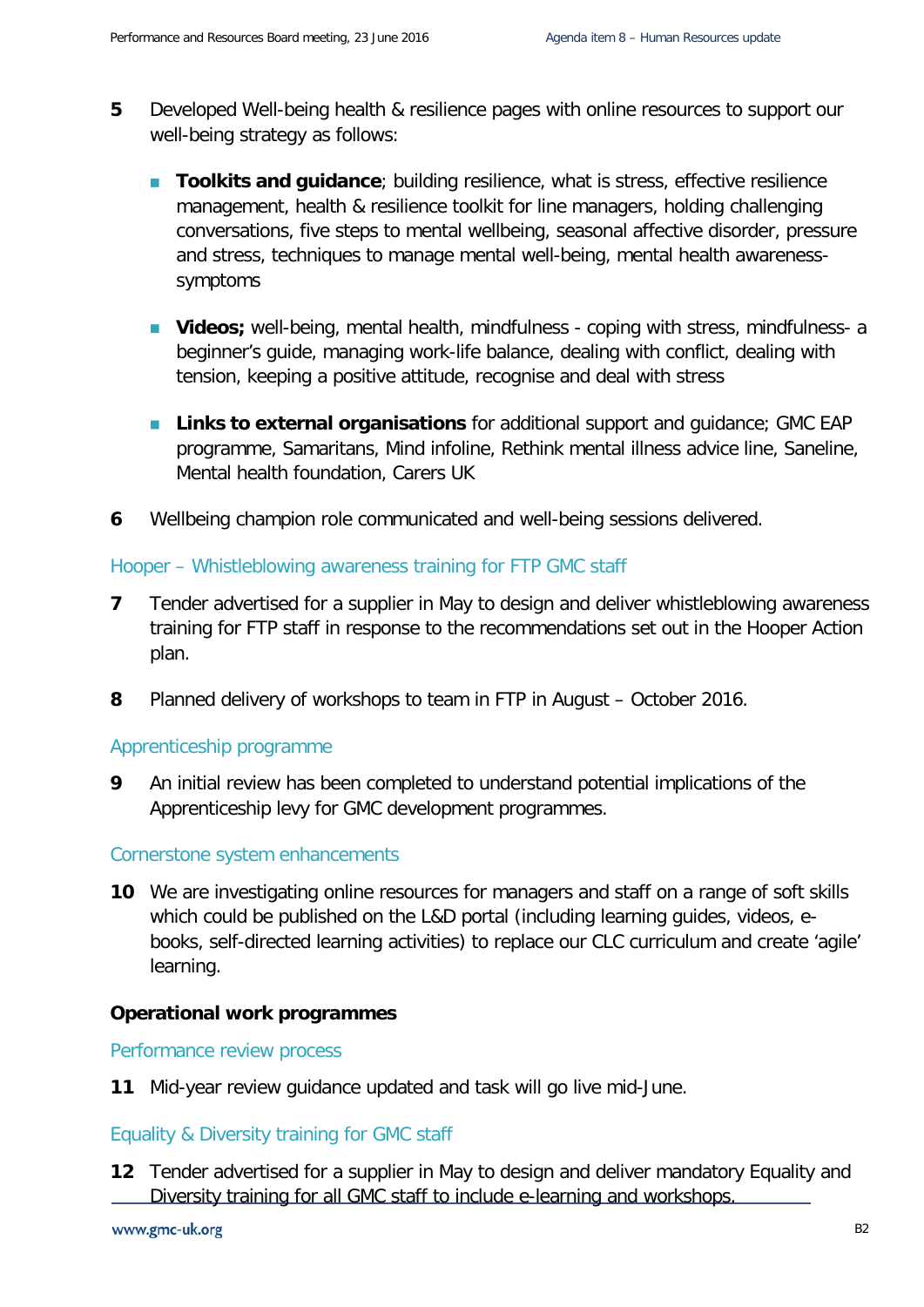#### Corporate training programme

**13** We have designed and delivered the training outlined below in Q1 & Q2;

| <b>Learning &amp; Development plan of activities 2016</b>                                                                                                                                                                                                                                                                                                                                                                                                                                                                                                                                                                                                                  |                                                                                                                                                                                                                                                                                                                                                                                                                                                                                                                                                                                                                                                                                                                                                           |                                                                                                                                                                                                                                                                                                                                                                                                                                                                                                                                                                                                                                                                                                                                                                 |                                                                                                                                                                                                                                                                                                                                                                                                                                                                                                                                                                                                                                                                                                                                                      |
|----------------------------------------------------------------------------------------------------------------------------------------------------------------------------------------------------------------------------------------------------------------------------------------------------------------------------------------------------------------------------------------------------------------------------------------------------------------------------------------------------------------------------------------------------------------------------------------------------------------------------------------------------------------------------|-----------------------------------------------------------------------------------------------------------------------------------------------------------------------------------------------------------------------------------------------------------------------------------------------------------------------------------------------------------------------------------------------------------------------------------------------------------------------------------------------------------------------------------------------------------------------------------------------------------------------------------------------------------------------------------------------------------------------------------------------------------|-----------------------------------------------------------------------------------------------------------------------------------------------------------------------------------------------------------------------------------------------------------------------------------------------------------------------------------------------------------------------------------------------------------------------------------------------------------------------------------------------------------------------------------------------------------------------------------------------------------------------------------------------------------------------------------------------------------------------------------------------------------------|------------------------------------------------------------------------------------------------------------------------------------------------------------------------------------------------------------------------------------------------------------------------------------------------------------------------------------------------------------------------------------------------------------------------------------------------------------------------------------------------------------------------------------------------------------------------------------------------------------------------------------------------------------------------------------------------------------------------------------------------------|
| <b>Quarter 1</b> (January - March)                                                                                                                                                                                                                                                                                                                                                                                                                                                                                                                                                                                                                                         | <b>Quarter 2</b> (April - June)                                                                                                                                                                                                                                                                                                                                                                                                                                                                                                                                                                                                                                                                                                                           | Quarter 3 (July - September)                                                                                                                                                                                                                                                                                                                                                                                                                                                                                                                                                                                                                                                                                                                                    | <b>Quarter 4</b> (October – December)                                                                                                                                                                                                                                                                                                                                                                                                                                                                                                                                                                                                                                                                                                                |
| <b>Training &amp; workshops:</b><br>Mandatory Training and Induction<br><b>Building Resilience</b><br>Continuous improvement<br>Proofreading<br><b>L&amp;D Surgery</b><br>Customer Service for FTP<br>Recruitment as an applicant<br>Web author training<br>Influencing & stakeholder<br>engagement<br>Step into Management (2015<br>Cohort)<br>Step into Leadership (2015<br>Cohort)<br><b>Customer Service</b><br>Presentation skills<br>Supporting Staff Mental Health<br>(For Managers)<br>Risk Management<br>Facilitation skills<br>Writing with Impact<br>Mental Health Awareness<br>Absence Management Training<br>First Aid and Defibrillation (via<br>facilities) | <b>Training &amp; workshops:</b><br>Mandatory Training and Induction<br><b>Building Resilience</b><br>Continuous improvement<br>Proofreading<br><b>L&amp;D Surgery</b><br>Recruitment as an applicant<br>Web author training<br>Influencing & stakeholder<br>engagement (Advanced Session)<br>• Step into Management (2015<br>Cohort)<br><b>Customer Service</b><br>Writing with Impact<br>Train the Trainer<br>Mental Health Awareness<br>Absence Management Training<br>First Aid and Defibrillation<br>Handling Challenging Interactions<br>Developing Effective Inductions<br>CV Writing Workshop<br>Continuous Improvement<br>Masterclass: Benefits Realisation<br>Contract Management Training<br>Wellbeing Champion Session<br>Facilitation skills | <b>Training &amp; workshops:</b><br>Mandatory Training and Induction<br><b>Building Resilience</b><br>Continuous improvement<br>Proofreading<br><b>L&amp;D Surgery</b><br><b>Customer Service for FTP</b><br>Recruitment as an applicant<br>Web author training<br>Influencing & stakeholder<br>engagement<br><b>Customer Service</b><br>Writing with Impact<br>Train the Trainer<br>First Aid and Defibrillation<br>Wellbeing Champion Networking<br>Session<br>Supporting Staff with Challenging<br>Interactions (for Managers)<br>Recruitment training for managers<br>Presentation skills<br><b>Team Building Sessions</b><br>Essential Conversations for Managers<br>Coaching for Performance<br>Giving & Receiving feedback<br><b>Facilitation skills</b> | <b>Training &amp; workshops:</b><br>Mandatory Training and Induction<br><b>Building Resilience</b><br>٠<br>Proofreading<br><b>L&amp;D Surgery</b><br><b>Customer Service for FTP</b><br>Recruitment as an applicant<br>Web author training<br>٠<br><b>Customer Service</b><br>$\bullet$<br>Supporting Staff Mental Health (For<br>Managers)<br>Writing with Impact<br>٠<br>Train the Trainer<br>First Aid and Defibrillation (via<br>facilities)<br>Wellbeing Champion Networking<br>٠<br>Session<br>Recruitment training for managers<br>٠<br>Presentation skills<br><b>Team Building Sessions</b><br>Essential Conversations for Managers<br>٠<br>Giving & Receiving feedback<br>Motivating & Engaging staff<br>Manager Networking/Action Learning |

#### **E-learning:**

Do or delegate, Mentoring skills, Presentation skills, Developing Leadership, Developing Performance, Microsoft excel, Report writing, Project Management, Managing meetings, Communication, Coaching, Mandatory training

#### Online toolkits ( how to guides):

Knowledge sharing, giving and receiving feedback (Mgrs & staff), Managing upwards, Effective performance management, Motivating, Engaging & developing teams, Supporting staff career development, My career development, Action learning sets, Reflective practice, Coaching toolkit, Best practice for one to ones, Creating objectives & development plans, Managing change, Holding challenging conversations, Giving and receiving feedback, A-Z Coaching questions, What is a team brief, Performance & Development Guide

#### Skillpills (online videos):

Achieving work life balance, Be more authentic, Becoming a coach, Connecting with People, CQC Information Sharing, Creating a good work atmosphere, Dealing with team conflict, Dealing with tension, Giving praise, Giving tough feedback, Managing projects, Managing time efficiently and effectively, Managing your unconscious bias, Mindfulness - beginners mind, Mindfulness - coping with stress, Motivating your employees, Networks of influence, A doctors experience of undergoing GMC health procedures, Recognise and deal with stress, Setting personal goals, Setting SMART objectives, Solving problems through feedback, Using the COACH system, What is mindfulness

Individual access to training requests, coaching, shadowing & mentoring

#### Mandatory training review

**14** An external supplier is currently conducting a review of our Infosec/DPA/FOI training provision. We are expecting an outcome Q2/ Q3. This will inform next steps on our mandatory training provision which we will propose to PRB.

#### **Planned Programmes**

- **15** The following programme of work is planned for Q3:
- Online Manager's Induction to include skills workshops and online resources on the L&D portal on; Essential Conversations, Coaching for Performance, Giving & Receiving Feedback, Motivating & Engaging Staff, Manager Networking/Action Learning.